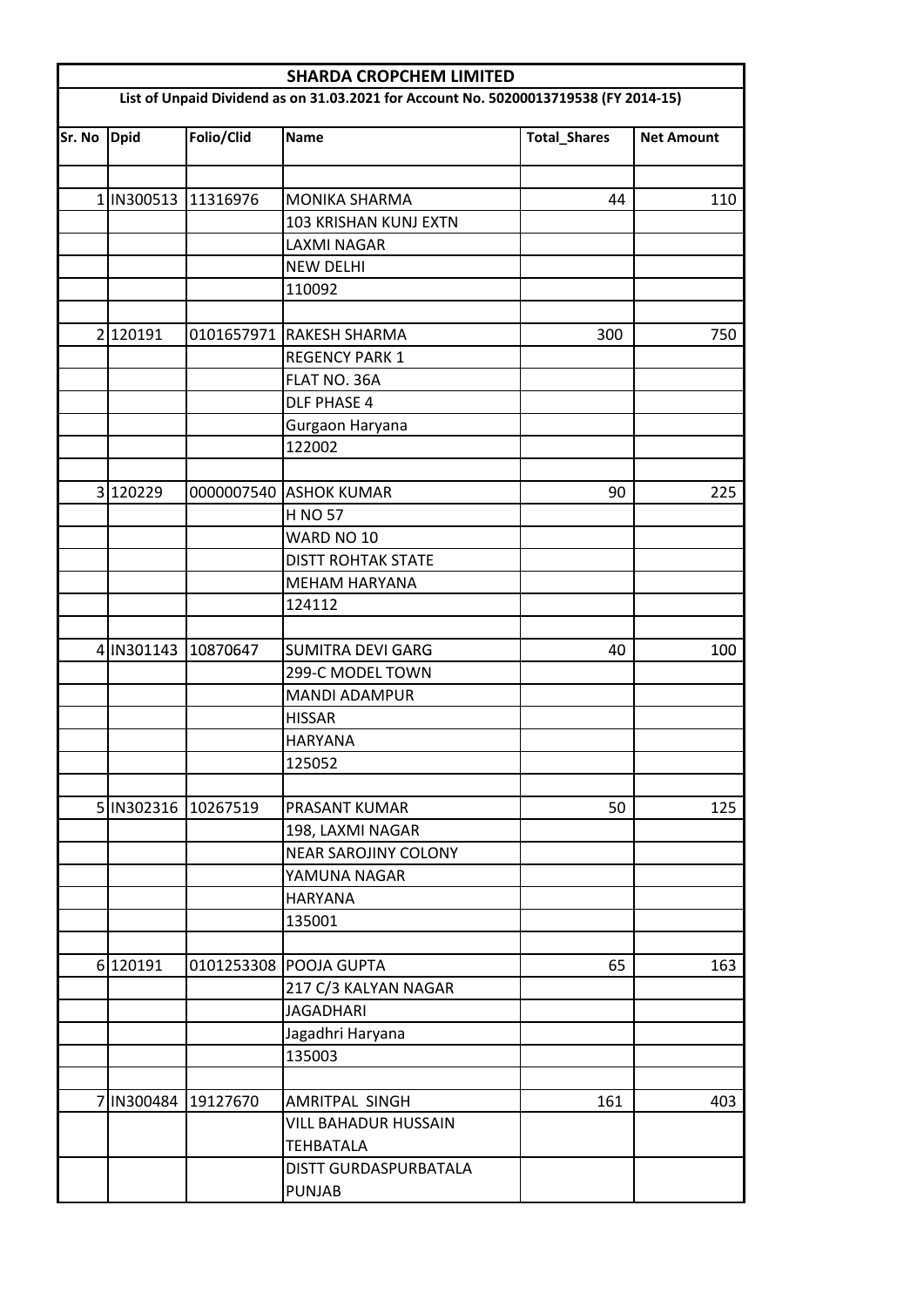|             |          | <b>BATALA PUNJAB</b>          |    |     |
|-------------|----------|-------------------------------|----|-----|
|             |          | 143406                        |    |     |
|             |          |                               |    |     |
| 8 IN300183  | 12220213 | <b>MANOJ KUMAR</b>            | 10 | 25  |
|             |          | HNO 30 31 66 67 STREET NO 13  |    |     |
|             |          |                               |    |     |
|             |          | <b>SADAR BAZAR</b>            |    |     |
|             |          | <b>JALANDHAR CANTT</b>        |    |     |
|             |          | 144005                        |    |     |
|             |          |                               |    |     |
| 9120289     |          | 0001168901 SUMAIR SINGH       | 19 | 48  |
|             |          | DEEDARPORA                    |    |     |
|             |          | <b>BARAMULLA</b>              |    |     |
|             |          | KASHMIR JAMMU AND KASHMIR     |    |     |
|             |          |                               |    |     |
|             |          | 193101                        |    |     |
|             |          |                               |    |     |
| 10 IN301330 | 19686582 | SATYENDRA KUMAR JAISWAL       | 20 | 50  |
|             |          | CK 65/387                     |    |     |
|             |          | <b>BARI PIYARI</b>            |    |     |
|             |          |                               |    |     |
|             |          | VARANASI                      |    |     |
|             |          | 221001                        |    |     |
|             |          |                               |    |     |
| 11 130193   |          | 0000913381   PANKAJ SINGH     | 60 | 150 |
|             |          | 215 UTSAV                     |    |     |
|             |          | <b>MAHANAGAR PART 2</b>       |    |     |
|             |          | PILIBHIT BYE PASS             |    |     |
|             |          | <b>BAREILLY UTTAR PRADESH</b> |    |     |
|             |          | 243001                        |    |     |
|             |          |                               |    |     |
| 12 120133   |          | 0000425315 ROHIT KHANDELWAL   | 5  | 13  |
|             |          | 46, OFFICERS ENCLAVE          |    |     |
|             |          | APNAGHAR SHALIMAR             |    |     |
|             |          | <b>EXTENSION ALWAR</b>        |    |     |
|             |          | ALWAR RAJASTHAN               |    |     |
|             |          | 301001                        |    |     |
|             |          |                               |    |     |
| 13 IN301127 | 16891794 | <b>DINESH KUMAR</b>           | 90 | 225 |
|             |          | 35,                           |    |     |
|             |          | SANJAY NAGAR,                 |    |     |
|             |          | OPP. RAILWAY STATION,         |    |     |
|             |          | <b>ALWAR</b>                  |    |     |
|             |          | 301001                        |    |     |
|             |          |                               |    |     |
| 14 IN301160 | 30065387 | <b>SURAJ BHAN GUPTA</b>       | 90 | 225 |
|             |          | $C-58,$                       |    |     |
|             |          | SHASTRI NAGAR,                |    |     |
|             |          | RAM MARG,                     |    |     |
|             |          | JAIPUR (RAJ)                  |    |     |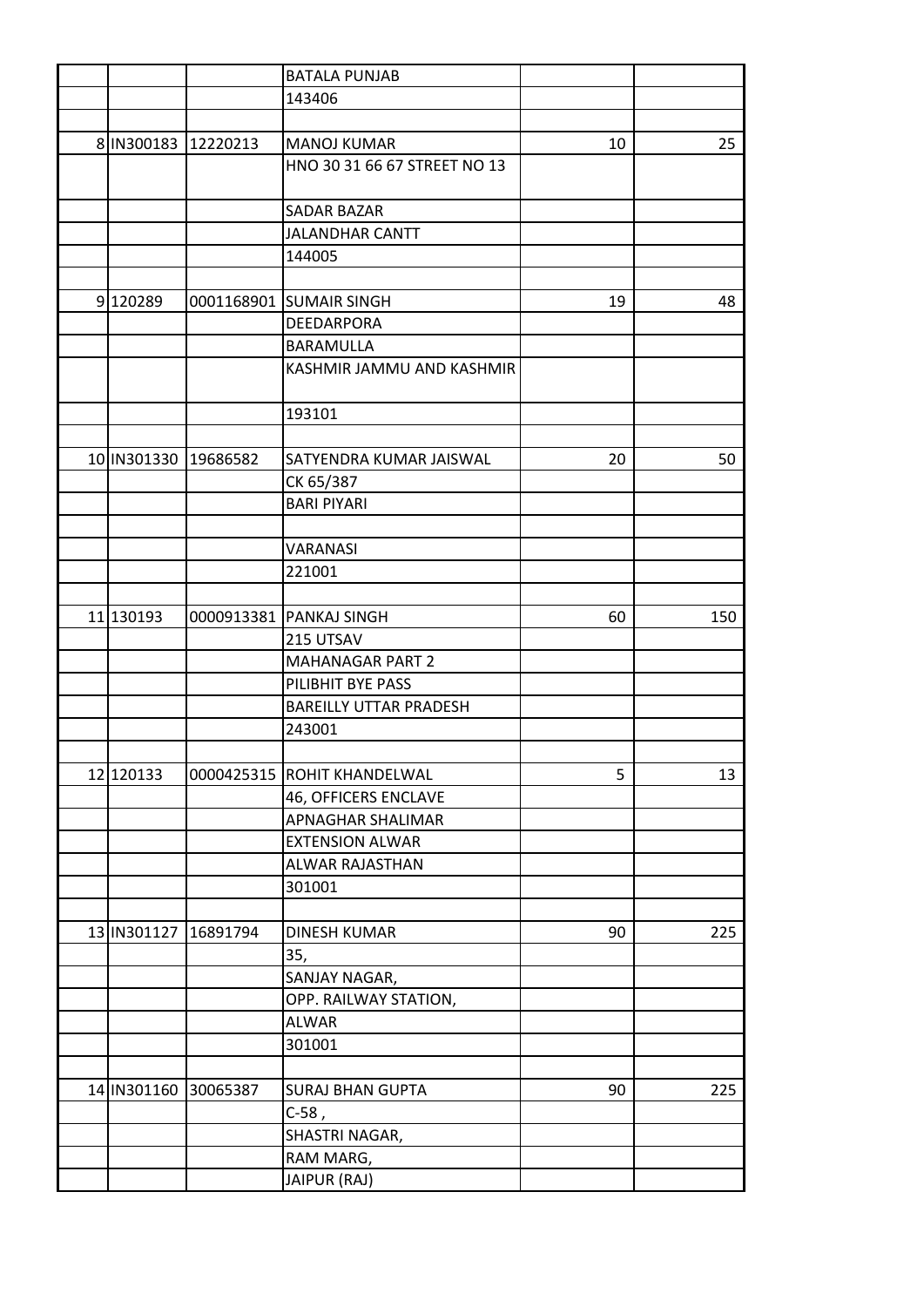|                      |                      | 302016                           |    |                 |
|----------------------|----------------------|----------------------------------|----|-----------------|
|                      |                      |                                  |    |                 |
| 15 120299            |                      | 0000141095 PUNEET AGRAWAL        | 7  | 18              |
|                      |                      | May-39                           |    |                 |
|                      |                      | MALVIYA NAGAR                    |    |                 |
|                      |                      |                                  |    |                 |
|                      |                      | <b>JAIPUR RAJASTHAN</b>          |    |                 |
|                      |                      | 302017                           |    |                 |
|                      |                      |                                  |    |                 |
| 16 IN301330 20257062 |                      | <b>ANKIT JAIN</b>                | 90 | 225             |
|                      |                      | <b>H.NO.40</b>                   |    |                 |
|                      |                      | ANUKAMPA NAVGRAH COLONY          |    |                 |
|                      |                      | <b>PUSHKAR ROAD</b>              |    |                 |
|                      |                      | AJMER (RAJ)                      |    |                 |
|                      |                      | 305001                           |    |                 |
|                      |                      |                                  |    |                 |
| 17 IN302201 11319605 |                      | <b>ANITA DEVI</b>                | 90 | 225             |
|                      |                      | 95, JAIN DIVAKAR LAIBRERI        |    |                 |
|                      |                      | WARD NO 24                       |    |                 |
|                      |                      |                                  |    |                 |
|                      |                      | <b>BEAWAR</b>                    |    |                 |
|                      |                      | 305901                           |    |                 |
|                      |                      |                                  |    |                 |
| 18 IN301276 30314765 |                      | <b>BHARTI SONI</b>               | 6  | 15 <sub>1</sub> |
|                      |                      | OUT SIDE BHATPURA DARWAJA        |    |                 |
|                      |                      |                                  |    |                 |
|                      |                      | PRATAPGARH                       |    |                 |
|                      |                      | PRATAPGARH                       |    |                 |
|                      |                      | PRATAPGARH RAJ                   |    |                 |
|                      |                      | 312605                           |    |                 |
|                      |                      |                                  |    |                 |
|                      | 19 IN301055 10508120 | <b>KRISHAN GOPAL MEHTA</b>       | 90 | 225             |
|                      |                      | 255                              |    |                 |
|                      |                      | <b>SABJI MANDI</b>               |    |                 |
|                      |                      | NAYAPURA                         |    |                 |
|                      |                      | <b>KOTA</b>                      |    |                 |
|                      |                      | 324001                           |    |                 |
|                      |                      |                                  |    |                 |
| 20 120177            |                      | 0100462916 ASHOK KUMAR GARG      | 90 | 225             |
|                      |                      | 156-C                            |    |                 |
|                      |                      | <b>TALWANDI</b>                  |    |                 |
|                      |                      |                                  |    |                 |
|                      |                      | <b>KOTA RAJASTHAN</b>            |    |                 |
|                      |                      | 324005                           |    |                 |
|                      |                      |                                  |    |                 |
| 21 120121            |                      | 0100413339 SHREE BHAGWAN AGARWAL | 10 | 25              |
|                      |                      | DWARKA DAS MOOLCHAND             |    |                 |
|                      |                      | <b>GANGA NIW</b>                 |    |                 |
|                      |                      | DARJIYON KI BADI GUWAR           |    |                 |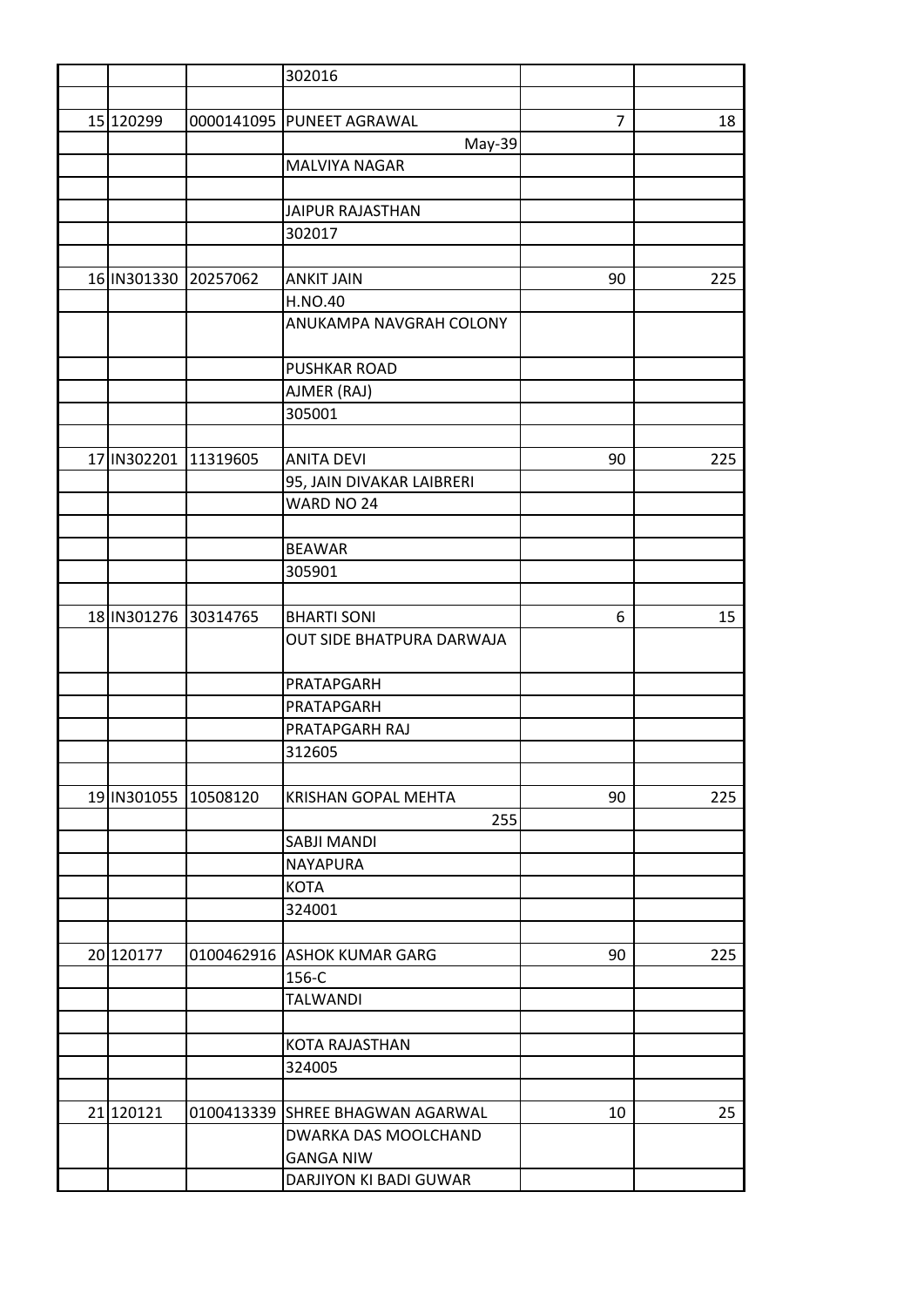|                      | NANU BHANU KI HAWELI          |    |     |
|----------------------|-------------------------------|----|-----|
|                      | <b>BIKANER RAJASTHAN</b>      |    |     |
|                      | 334001                        |    |     |
|                      |                               |    |     |
| 22 120289            | 0000453951 LATA KHATRI        | 45 | 113 |
|                      | D/O- LAXMI NARAYAN KHATRI     |    |     |
|                      |                               |    |     |
|                      | 6-B-132, SUDARSHANA NAGAR     |    |     |
|                      |                               |    |     |
|                      | PAWAN PURI,                   |    |     |
|                      | <b>BIKANER RAJASTHAN</b>      |    |     |
|                      | 334003                        |    |     |
|                      |                               |    |     |
| 23 120191            | 1100059450 SHIPRA AGARWAL     | 50 | 125 |
|                      | W/O PRADEEP KUMAR             |    |     |
|                      | <b>AGARWAL</b>                |    |     |
|                      | 102-G-BLOCK                   |    |     |
|                      |                               |    |     |
|                      | SRI GANGANAGAR RAJASTHAN      |    |     |
|                      |                               |    |     |
|                      | 335001                        |    |     |
|                      |                               |    |     |
| 24 120121            | 0100083114 SHYAM SUNDER RATHI | 90 | 225 |
|                      | <b>LOHIYION KI GALI</b>       |    |     |
|                      | HATARIYON KA CHOWK            |    |     |
|                      |                               |    |     |
|                      | <b>JODHPUR RAJ</b>            |    |     |
|                      | 342001                        |    |     |
|                      |                               |    |     |
| 25 120137            | 0000247572 NARENDRA SINGHVI   | 10 | 25  |
|                      | 488 SINGHVI KI POLE           |    |     |
|                      | RAM DEV JI KA CHOWK           |    |     |
|                      | <b>NAVCHOKIYA</b>             |    |     |
|                      | <b>JODHPUR RAJASTHAN</b>      |    |     |
|                      | 342001                        |    |     |
|                      |                               |    |     |
| 26 IN300513 20377462 | PIYUSH KUMAR RATHI            | 50 | 125 |
|                      | <b>MAHESHWARI COLONY</b>      |    |     |
|                      |                               |    |     |
|                      |                               |    |     |
|                      | <b>BHINMAL RAJASTHAN</b>      |    |     |
|                      | 343029                        |    |     |
|                      |                               |    |     |
| 27 IN301039 24190166 | CHANDRIKA MUKUNDKUMAR         | 90 | 225 |
|                      | DELAWALA                      |    |     |
|                      | PREMILA ROAD                  |    |     |
|                      | OPP PAREKH WATCH CO           |    |     |
|                      | <b>REVA KUNJ</b>              |    |     |
|                      | <b>RAJKOT</b>                 |    |     |
|                      | 360001                        |    |     |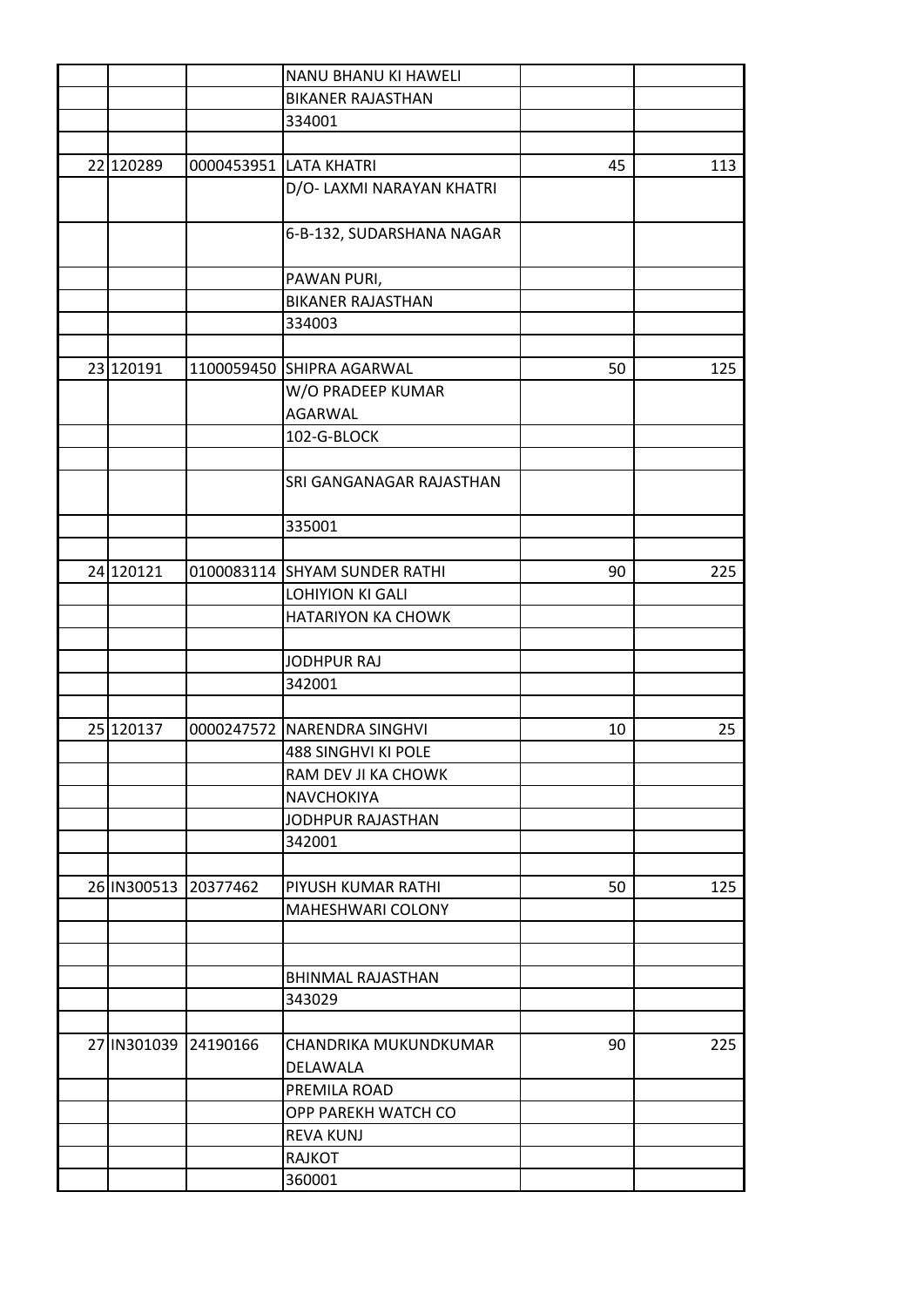|                      | 28 IN 302201 10640823 | VACHHANI MANISHBHAI C                  | 90 | 225 |
|----------------------|-----------------------|----------------------------------------|----|-----|
|                      |                       | JAYDEEP, DWARKADHISH                   |    |     |
|                      |                       | <b>SOCIETY</b>                         |    |     |
|                      |                       | STREET NO. 1, BH. GOKULDHAM            |    |     |
|                      |                       |                                        |    |     |
|                      |                       | <b>KRUSHNANAGAR MAIN ROAD</b>          |    |     |
|                      |                       |                                        |    |     |
|                      |                       | <b>RAJKOT</b>                          |    |     |
|                      |                       | 360002                                 |    |     |
|                      |                       |                                        |    |     |
|                      | 29 IN300974 10643233  | PRAFUL RAMJIBHAI CHAUHAN               | 90 | 225 |
|                      |                       | 1, NARAYANNAGAR,                       |    |     |
|                      |                       | BLOCK NO. 188-B, DHEBAR                |    |     |
|                      |                       | ROAD,                                  |    |     |
|                      |                       | OPP. ASHIRVAD,                         |    |     |
|                      |                       | RAJKOT.                                |    |     |
|                      |                       | 360002                                 |    |     |
|                      |                       |                                        |    |     |
|                      | 30 IN300974 11135840  | RAMJIBHAI NARSHIBHAI                   | 90 | 225 |
|                      |                       | <b>CHAVDA</b>                          |    |     |
|                      |                       | DEV-KRUPA,                             |    |     |
|                      |                       | 3 RANG UPVAN SOCEITY,                  |    |     |
|                      |                       | B\H HANUMAN MADHI,                     |    |     |
|                      |                       | <b>RAJKOT</b>                          |    |     |
|                      |                       | 360005                                 |    |     |
|                      |                       |                                        |    |     |
| 31 120361            |                       | 0000096848 JJAYANTIBHAI RATANJI DEVANI | 90 | 225 |
|                      |                       | 3 BALMUKUND PLOT                       |    |     |
|                      |                       | NIRMAL CONVET ROAD                     |    |     |
|                      |                       |                                        |    |     |
|                      |                       | RAJKOT GUJARAT                         |    |     |
|                      |                       | 360007                                 |    |     |
|                      |                       |                                        |    |     |
| 32 120361            |                       | 0000097062 ARTIBEN JENTIBHAI DEVANI    | 90 | 225 |
|                      |                       | 3 BALMUKUND PLOT                       |    |     |
|                      |                       | NIRMALA SCHOOL ROAD                    |    |     |
|                      |                       |                                        |    |     |
|                      |                       | RAJKOT GUJARAT                         |    |     |
|                      |                       | 360007                                 |    |     |
|                      |                       |                                        |    |     |
| 33 IN300974 10258539 |                       | <b>VINOD NAROTAMDAS KOTAK</b>          | 90 | 225 |
|                      |                       | GIRDHARI MANDIR ROAD,                  |    |     |
|                      |                       | OPP. HANUMAN TEMPLE,                   |    |     |
|                      |                       | KOTAK BHUVAN,                          |    |     |
|                      |                       | JAMNAGAR.                              |    |     |
|                      |                       | 361001                                 |    |     |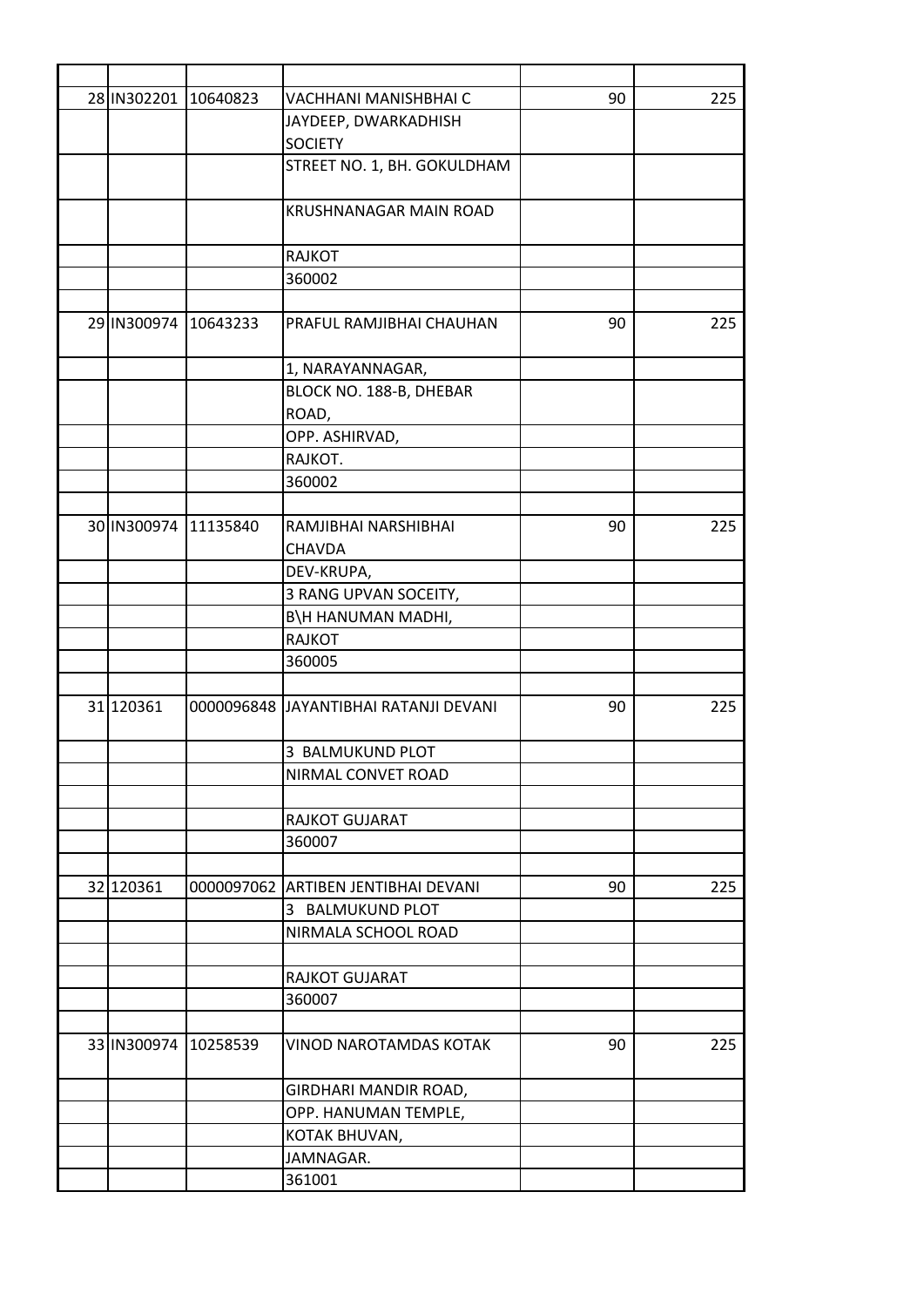| 34 120180            | 0000176363 RAJESHWARIBA DEVENDRASINH    | 90 | 225 |
|----------------------|-----------------------------------------|----|-----|
|                      | ZALA                                    |    |     |
|                      | 1-FIZUNIKA SOCIETY                      |    |     |
|                      | <b>SARU SECTION ROAD</b>                |    |     |
|                      | B/H RAJ NAGAR                           |    |     |
|                      | <b>JAMNAGAR GUJARAT</b>                 |    |     |
|                      | 361006                                  |    |     |
|                      |                                         |    |     |
| 35 IN301039 24578592 | <b>SHOBHANA MANHARLAL MEHTA</b>         | 90 | 225 |
|                      | <b>FLAT NO 2 VARDHMAN</b>               |    |     |
|                      | <b>APARTMENT</b>                        |    |     |
|                      | <b>TAPOVAN COLONY</b>                   |    |     |
|                      | OPP PRATAP VILL PALACE                  |    |     |
|                      | <b>SWASTIK SOCIE</b>                    |    |     |
|                      | <b>JAMNAGAR</b>                         |    |     |
|                      | 361008                                  |    |     |
|                      |                                         |    |     |
| 36 IN300974 11086768 | KESHAVJI BHAGVANJIBHAI                  | 90 | 225 |
|                      | <b>MORSANIYA</b>                        |    |     |
|                      | BLOCK.NO. 45 MAYUR NAGAR                |    |     |
|                      | <b>ST.NO.01</b>                         |    |     |
|                      | NR. MEGHANI BAUG                        |    |     |
|                      | USRENDRANAGAR                           |    |     |
|                      | 363002                                  |    |     |
|                      |                                         |    |     |
| 37 120230            | 0000383206 USHABEN SHANTILAL PUJARA     | 90 | 225 |
|                      | 5, PROF SOCIETY,                        |    |     |
|                      | NEAR ARTS COLLEGE,                      |    |     |
|                      | SURENDRANAGAR                           |    |     |
|                      | SURENDRANAGAR GUJARAT                   |    |     |
|                      | 363002                                  |    |     |
|                      |                                         |    |     |
| 38 IN300974 11116834 | OMPRAKASH D. GOPLANI                    | 30 | 75  |
|                      | SATGURU NANAK NIVAS,                    |    |     |
|                      | HARIYALA PLOT NO.48-A,                  |    |     |
|                      | NR. RUBBER FACTORY,                     |    |     |
|                      | <b>BHAVNAGAR</b>                        |    |     |
|                      | 364001                                  |    |     |
|                      |                                         |    |     |
| 39 IN300343 20075258 | RAJSHRIBEN RAJENDRAKUMAR<br><b>MODI</b> | 90 | 225 |
|                      | 10, CHANDRA RATNA                       |    |     |
|                      | <b>APPARTMENTS</b>                      |    |     |
|                      | NR GOVERNMENT COLLEGE                   |    |     |
|                      | <b>ROAD</b>                             |    |     |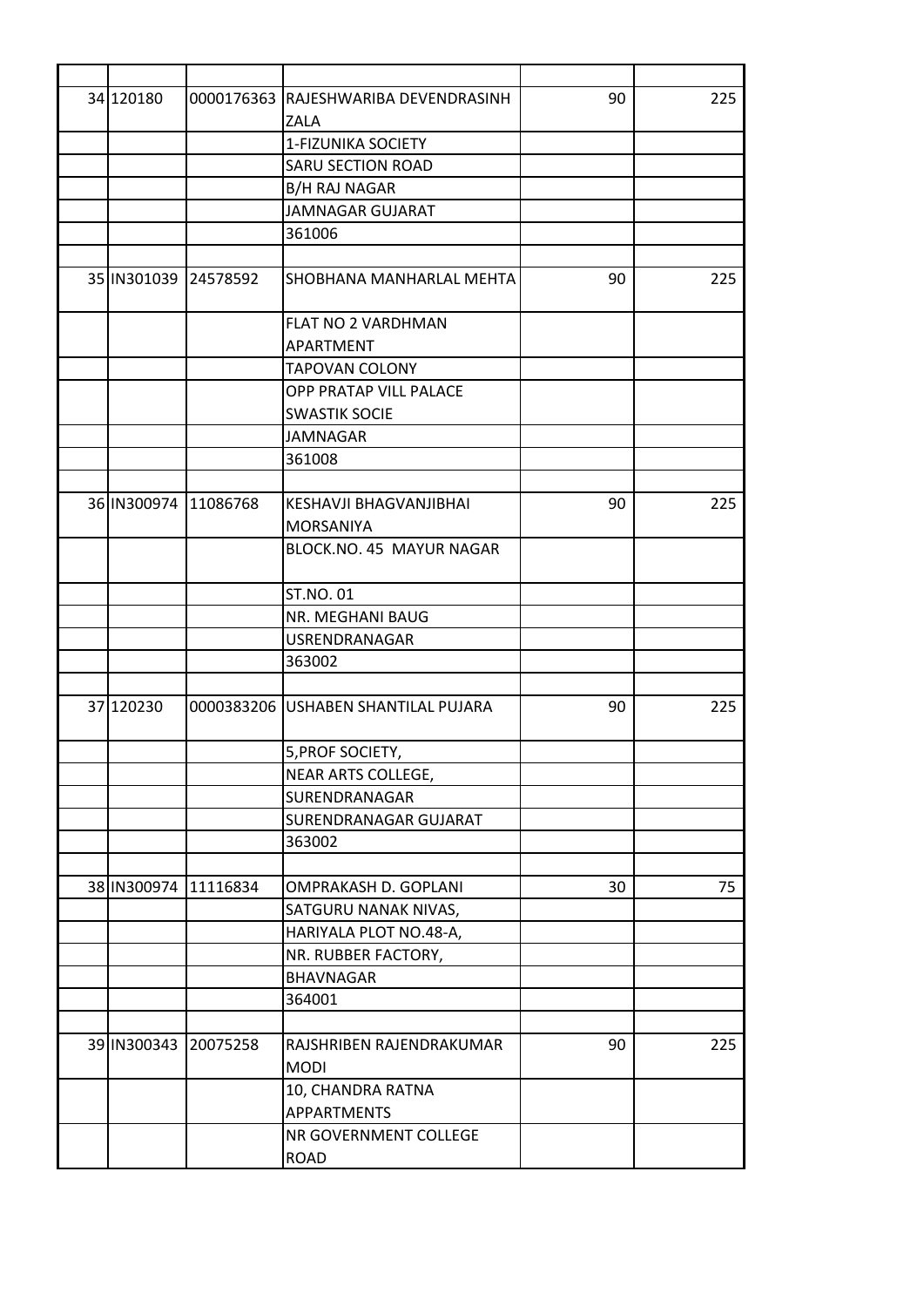|                      |                      | <b>GUJRAT COLLEGE ROAD</b>                 |     |     |
|----------------------|----------------------|--------------------------------------------|-----|-----|
|                      |                      | <b>ELLISBRIDG</b>                          |     |     |
|                      |                      | AHMEDABAD                                  |     |     |
|                      |                      | 380006                                     |     |     |
|                      |                      |                                            |     |     |
| 40 IN300214 11096212 |                      | JAYESHKUMAR H SHAH                         | 100 | 250 |
|                      |                      | <b>BUDDHI NIVAS</b>                        |     |     |
|                      |                      | PILAJI GUNG                                |     |     |
|                      |                      |                                            |     |     |
|                      |                      | MEHASANA                                   |     |     |
|                      |                      | 384001                                     |     |     |
|                      |                      |                                            |     |     |
|                      | 41 IN300214 11437983 | SHAH MAULIKKUMAR J                         | 15  | 38  |
|                      |                      | PILAJI GUNJ                                |     |     |
|                      |                      | <b>BUDHDHI NIVAS</b>                       |     |     |
|                      |                      |                                            |     |     |
|                      |                      | <b>MEHSANA</b>                             |     |     |
|                      |                      | 384001                                     |     |     |
|                      |                      |                                            |     |     |
|                      | 42 IN300513 15469746 | <b>ASHUTOSH R MOHANIYA</b>                 | 1   | 3   |
|                      |                      | LALCHAND NI KHADAKI                        |     |     |
|                      |                      | <b>STATION ROAD</b>                        |     |     |
|                      |                      | <b>MEHSANA</b>                             |     |     |
|                      |                      | <b>GUAJRAT</b>                             |     |     |
|                      |                      | 384001                                     |     |     |
|                      |                      |                                            |     |     |
| 43 IN302201          | 10994236             | <b>HITESH L PATEL</b>                      | 50  | 125 |
|                      |                      |                                            |     |     |
|                      |                      | 17 LAXMINARAYAN SOC<br>OPP DWARKAPURI FLAT |     |     |
|                      |                      |                                            |     |     |
|                      |                      | RADHANPUR ROAD                             |     |     |
|                      |                      | <b>MEHSANA</b>                             |     |     |
|                      |                      | 384002                                     |     |     |
|                      |                      |                                            |     |     |
| 44 120109            |                      | 0004310925 DHAVAL H PRAJAPATI              | 90  | 225 |
|                      |                      | 39 A JAY ASHIRVAD SOCIETY                  |     |     |
|                      |                      | NR BAJAJ SHOW ROOM                         |     |     |
|                      |                      | <b>HIGHWAY NR NAGALPUR</b>                 |     |     |
|                      |                      | MEHSANA GUJRAT                             |     |     |
|                      |                      | 384002                                     |     |     |
|                      |                      |                                            |     |     |
| 45 120191            |                      | 0101707031 HEENABEN NARAYANDAS PATEL       | 90  | 225 |
|                      |                      |                                            |     |     |
|                      |                      | 3-9-78, MANGALJI NO KHOCHO                 |     |     |
|                      |                      |                                            |     |     |
|                      |                      | MOTOMADH MEVDIVAD                          |     |     |
|                      |                      | MAHOLLOT, CHORO                            |     |     |
|                      |                      | MEHSANA GUJARAT                            |     |     |
|                      |                      | 384170                                     |     |     |
|                      |                      |                                            |     |     |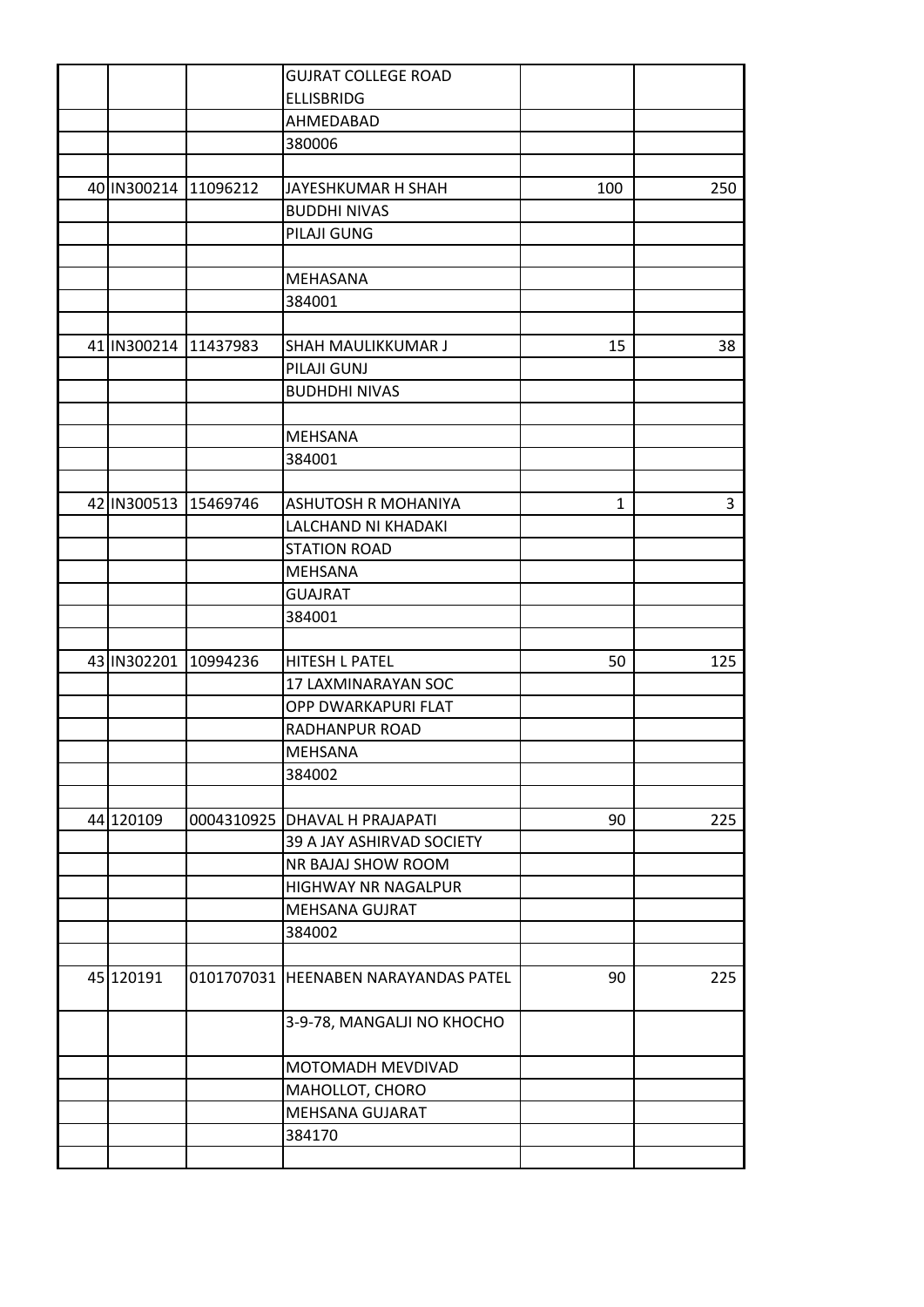|                      | 46 IN300343 11231472 | RINKESH DINESHKUMAR MODI       | 230 | 575 |
|----------------------|----------------------|--------------------------------|-----|-----|
|                      |                      | <b>LOTESHVAR ROAD</b>          |     |     |
|                      |                      | RAJKA VADA                     |     |     |
|                      |                      |                                |     |     |
|                      |                      | PATAN (N. G.)                  |     |     |
|                      |                      | 384265                         |     |     |
|                      |                      |                                |     |     |
| 47 IN300343 20035321 |                      | PATEL HARSHA NIMESHBHAI        | 90  | 225 |
|                      |                      |                                |     |     |
|                      |                      | 2, SHREE RAM PARK              |     |     |
|                      |                      | <b>SECOND NALA</b>             |     |     |
|                      |                      |                                |     |     |
|                      |                      | PATAN.                         |     |     |
|                      |                      | 384265                         |     |     |
|                      | 48 IN300974 11772922 | VORA KUSHAL BHARATKUMAR        | 90  | 225 |
|                      |                      | TH-2, SAHAKAR APPT,            |     |     |
|                      |                      |                                |     |     |
|                      |                      |                                |     |     |
|                      |                      | <b>VAPI</b>                    |     |     |
|                      |                      | 396191                         |     |     |
|                      |                      |                                |     |     |
| 49 IN300513 13462752 |                      | JITENDRA DAMJIBHAI FULIA       | 90  | 225 |
|                      |                      | B/703 ANAND SARITA CO OP       |     |     |
|                      |                      | <b>HSG LTD</b>                 |     |     |
|                      |                      | ANAND NAGAR M G ROAD           |     |     |
|                      |                      | OPP JAIN DERASAR KANDIVALI     |     |     |
|                      |                      | <b>WEST</b>                    |     |     |
|                      |                      | MUMBAI MAHARASHTRA INDIA       |     |     |
|                      |                      |                                |     |     |
|                      |                      | 400067                         |     |     |
|                      |                      |                                |     |     |
|                      | 50 IN300513 14771512 | DINESHKUMAR AMRUTLAL GOR       | 90  | 225 |
|                      |                      | <b>D601 MIHAR APTS CHARKOP</b> |     |     |
|                      |                      | <b>VILLAGE</b>                 |     |     |
|                      |                      | M G ROAD KANDIVALI WEST        |     |     |
|                      |                      | <b>MUMBAI</b>                  |     |     |
|                      |                      | MAHARASHTRA                    |     |     |
|                      |                      | 400067                         |     |     |
|                      |                      |                                |     |     |
| 51 IN301774 17878999 |                      | DEEPA ANAND GANGJI             | 50  | 125 |
|                      |                      | 175 BHARAT RATNA INDIRA        |     |     |
|                      |                      | <b>NAGAR</b>                   |     |     |
|                      |                      | NR 70 FEET ROAD                |     |     |
|                      |                      |                                |     |     |
|                      |                      | <b>SOLAPUR</b>                 |     |     |
|                      |                      | 413005                         |     |     |
|                      |                      |                                |     |     |
|                      |                      |                                |     |     |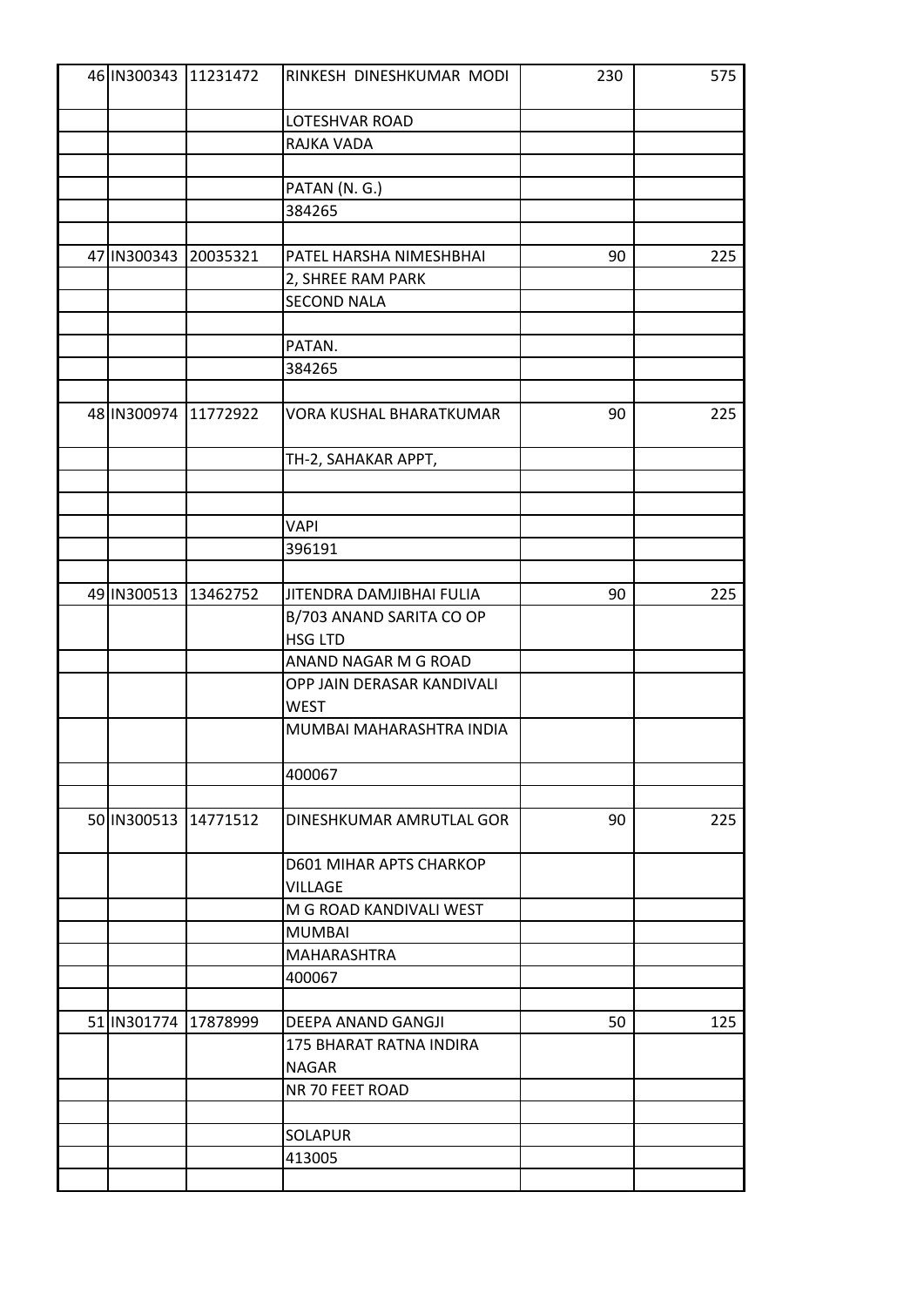| 52 120289 |                      | 0000745151 PRAKASH DNYANDEO          | 4              | 10  |
|-----------|----------------------|--------------------------------------|----------------|-----|
|           |                      | <b>CHOUGULE</b>                      |                |     |
|           |                      | A/P-SAWARDE                          |                |     |
|           |                      | TAL-HATKANANGLE                      |                |     |
|           |                      | <b>DIST-KOLHAPUR</b>                 |                |     |
|           |                      | SAWARDE MAHARASHTRA                  |                |     |
|           |                      | 416112                               |                |     |
|           |                      |                                      |                |     |
|           | 53 IN303116 10537545 | <b>KESHAVRAJ GONDKAR</b>             | $\overline{2}$ | 5   |
|           |                      | <b>WARD NO-3/716</b>                 |                |     |
|           |                      | <b>GUJARI CORNER</b>                 |                |     |
|           |                      | ICHALKARANJI                         |                |     |
|           |                      | <b>KOLHAPUR</b>                      |                |     |
|           |                      | 416115                               |                |     |
|           |                      |                                      |                |     |
|           | 54 IN303719 10523610 | RAJENDRA MUKUND RANE                 | 10             | 25  |
|           |                      | AT POST HINDALE TALUKA               |                |     |
|           |                      | <b>DEVGAD</b>                        |                |     |
|           |                      | DIST SINDHUDURG RANEWADI             |                |     |
|           |                      |                                      |                |     |
|           |                      |                                      |                |     |
|           |                      | SINDHUDURG MAHARASHTRA               |                |     |
|           |                      | 416630                               |                |     |
|           |                      |                                      |                |     |
| 55 120109 |                      | 0700132528 KISHOR SHANTILAL SONAWANE | 5              | 13  |
|           |                      | AT POST DUGAON TAL.                  |                |     |
|           |                      | CHANDWAD                             |                |     |
|           |                      | <b>DIST. NASIK</b>                   |                |     |
|           |                      |                                      |                |     |
|           |                      | CHANDWAD MAHARASHTRA                 |                |     |
|           |                      | 423104                               |                |     |
|           |                      |                                      |                |     |
|           | 56 IN300239 11902423 | ASHOK SAHEBRAO PAWAR                 | 98             | 245 |
|           |                      | 38/7, VAIBHAV APTS.,                 |                |     |
|           |                      | PROFESSOR COLONY,                    |                |     |
|           |                      | DEOPUR, DHULE,                       |                |     |
|           |                      | <b>DHULE</b>                         |                |     |
|           |                      | 424002                               |                |     |
|           |                      |                                      |                |     |
|           | 57 IN301127 16036122 | JAYSHREE DEEPAKSINGH                 | 5              | 13  |
|           |                      | PARDESHI                             |                |     |
|           |                      | 17,18 TRIMURTI COMPLEX               |                |     |
|           |                      | TRIMURTI CHOWK                       |                |     |
|           |                      | <b>JAWAHAR COLONY</b>                |                |     |
|           |                      | AURANGABAD                           |                |     |
|           |                      | 431005                               |                |     |
|           |                      |                                      |                |     |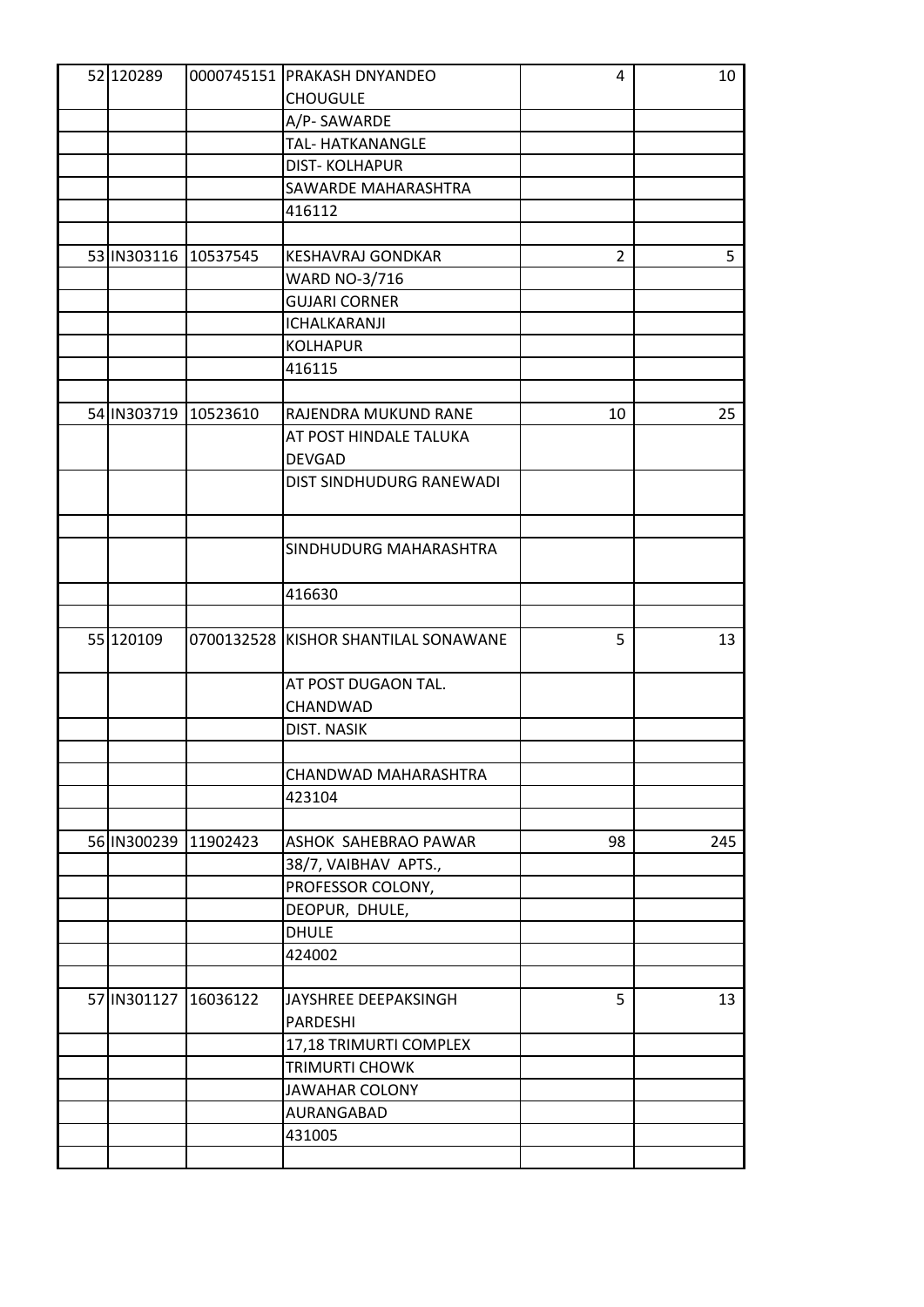| 58 120433 |                      | 0000144483 SUSHILA BHAGWANDAS RATHI  | 76 | 190 |
|-----------|----------------------|--------------------------------------|----|-----|
|           |                      | NAVJIVAN APARTMENT                   |    |     |
|           |                      | <b>JATHARPETH</b>                    |    |     |
|           |                      |                                      |    |     |
|           |                      |                                      |    |     |
|           |                      | AKOLA MAHARASHTRA                    |    |     |
|           |                      | 444001                               |    |     |
|           |                      |                                      |    |     |
| 59 130358 |                      | 0000047974  NIRIKSHABEN RAMESH PATEL | 40 | 100 |
|           |                      | 12, TOSHNIWAL LAYOUT,                |    |     |
|           |                      | BEHIND GOVT.MILK SCHEME,             |    |     |
|           |                      | MURTIZAPUR ROAD,                     |    |     |
|           |                      | <b>AKOLA Maharashtra</b>             |    |     |
|           |                      | 444001                               |    |     |
|           |                      |                                      |    |     |
|           | 60 IN301774 16517737 | MUKANDRAJ EKANATH                    | 25 | 63  |
|           |                      | <b>BHALERAO</b>                      |    |     |
|           |                      | PLOT NO 33                           |    |     |
|           |                      | <b>INDRA NAGAR</b>                   |    |     |
|           |                      |                                      |    |     |
|           |                      | <b>KHAMGAON</b>                      |    |     |
|           |                      | 444303                               |    |     |
|           |                      |                                      |    |     |
|           | 61 IN301983 10395564 | ANIL KUMAR PURASNANI                 | 40 | 100 |
|           |                      | 202, REGAL HEIGHTS,                  |    |     |
|           |                      | 14/8, NEW PALASIA,                   |    |     |
|           |                      |                                      |    |     |
|           |                      | INDORE (M.P.)                        |    |     |
|           |                      | 452001                               |    |     |
|           |                      |                                      |    |     |
| 62 120492 |                      | 0000025987 MANI SHEKHAR PANDEY       | 40 | 100 |
|           |                      | HOTEL SAROVAR PORTICO,               |    |     |
|           |                      | M. G. ROAD, NEAR T I                 |    |     |
|           |                      |                                      |    |     |
|           |                      | <b>INDORE MADHYA PRADESH</b>         |    |     |
|           |                      | 452009                               |    |     |
|           |                      |                                      |    |     |
| 63 130193 |                      | 0001402661 UJWALA KSHIRSAGAR         | 20 | 50  |
|           |                      | 48 - C RAJENDRA NAGAR                |    |     |
|           |                      | <b>OPP GARDEN</b>                    |    |     |
|           |                      |                                      |    |     |
|           |                      | <b>INDORE MADHYA PRADESH</b>         |    |     |
|           |                      | 452012                               |    |     |
|           |                      |                                      |    |     |
| 64 130193 |                      | 0000670034 RUPESH VERMA              | 76 | 190 |
|           |                      | F 1 APEX BANK COLONY                 |    |     |
|           |                      | E5 ARERA COLONY                      |    |     |
|           |                      | <b>BHOPAL</b>                        |    |     |
|           |                      | BHOPAL MADHYA PRADESH                |    |     |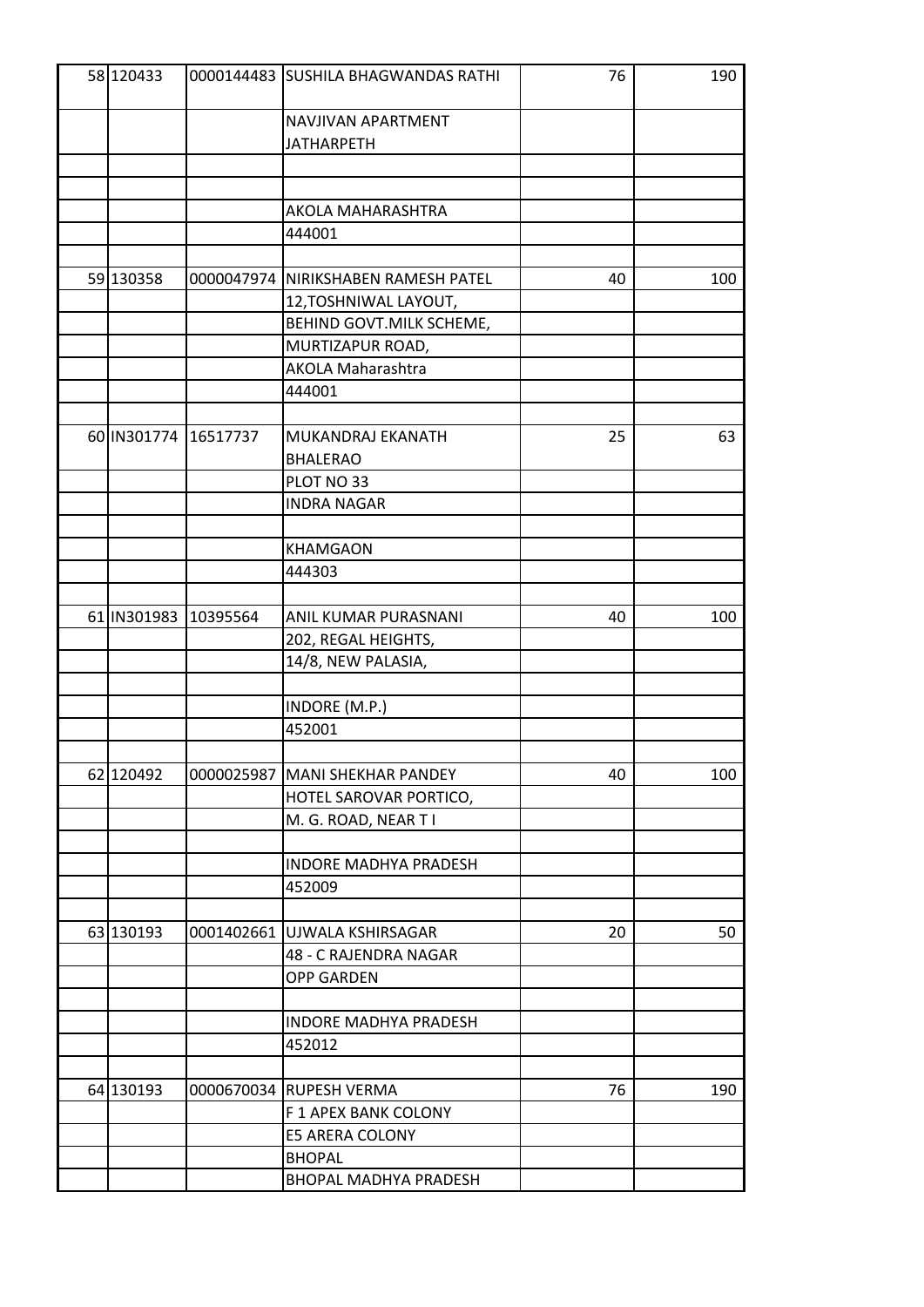|                      |                      | 462016                         |     |     |
|----------------------|----------------------|--------------------------------|-----|-----|
|                      |                      |                                |     |     |
| 65 IN301330 18811102 |                      | <b>SHAKUN BHATTAD</b>          | 1   | 3   |
|                      |                      | 33                             |     |     |
|                      |                      | RACHNA NAGAR                   |     |     |
|                      |                      | <b>GOVINDPURA</b>              |     |     |
|                      |                      | <b>BHOPAL MP</b>               |     |     |
|                      |                      | 462023                         |     |     |
|                      |                      |                                |     |     |
| 66 120106            |                      | 0000508526 VINOD GOYAL         | 30  | 75  |
|                      |                      | FNO 1102 BLOCK E               |     |     |
|                      |                      | 11TH FLOOR FORTUNE PRIME       |     |     |
|                      |                      | <b>MADHAPUR VILLAGE</b>        |     |     |
|                      |                      | HYDERABAD TELANGANA            |     |     |
|                      |                      | 500081                         |     |     |
|                      |                      |                                |     |     |
| 67 120710            |                      | 0000087906 LAVANYA GATTUPALLI. | 10  | 25  |
|                      |                      | 12-6-11/3, LAKESHORE           |     |     |
|                      |                      | RESIDENCY,                     |     |     |
|                      |                      | KENNEDY HIGH SCHOOL LANE,      |     |     |
|                      |                      |                                |     |     |
|                      |                      | VIVEK NAGAR, KUKATPALLY,       |     |     |
|                      |                      | HYDERABAD ANDHRA PRADESH       |     |     |
|                      |                      |                                |     |     |
|                      |                      | 500072                         |     |     |
|                      |                      |                                |     |     |
|                      | 68 IN302269 12296230 | RAMESH CHANDRA PANDHRE         | 50  | 125 |
|                      |                      |                                |     |     |
|                      |                      | H NO 397 PANDRE NIVAS L B      |     |     |
|                      |                      | <b>NAGAR</b>                   |     |     |
|                      |                      | MANSOORABAD R R DIST           |     |     |
|                      |                      | <b>HYDERABAD</b>               |     |     |
|                      |                      | ANDHRA PRADESH INDIA           |     |     |
|                      |                      | 500074                         |     |     |
|                      |                      |                                |     |     |
| 69 IN300239 13083646 |                      | NAGESWARA RAO A                | 200 | 500 |
|                      |                      | NO 3-156                       |     |     |
|                      |                      | <b>CHRISTIAN LANE</b>          |     |     |
|                      |                      | OPP RAJARAM COMPLEX            |     |     |
|                      |                      | KADAPA                         |     |     |
|                      |                      | 516001                         |     |     |
|                      | 70 IN301696 10348494 | ADINARAYANA.N                  | 53  | 133 |
|                      |                      | S.NO 1037                      |     |     |
|                      |                      | <b>MGC MARKET</b>              |     |     |
|                      |                      |                                |     |     |
|                      |                      | <b>CHIRALA</b>                 |     |     |
|                      |                      | 523156                         |     |     |
|                      |                      |                                |     |     |
|                      |                      |                                |     |     |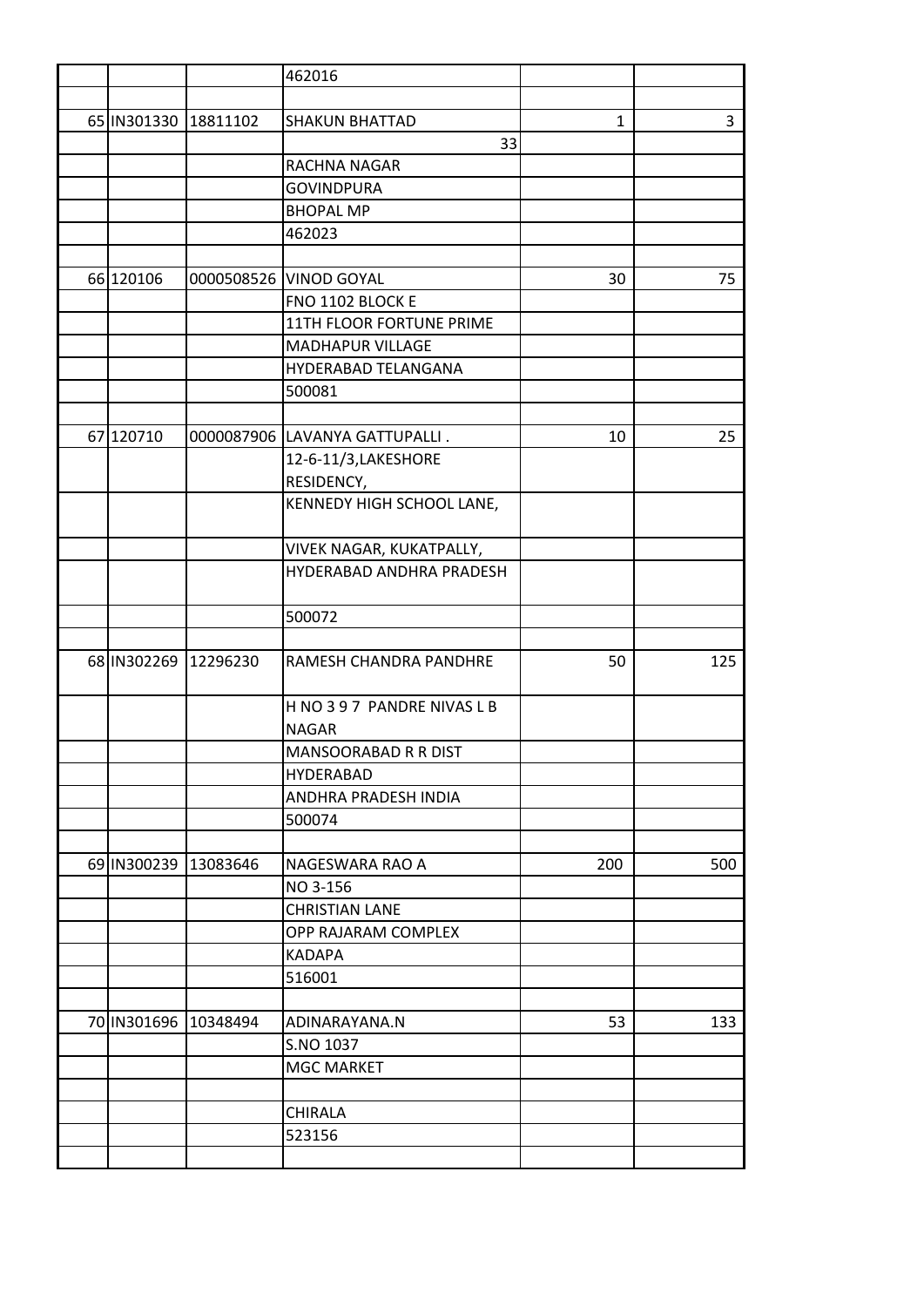| 71 IN301774 13174223 |                       | PRATAP BADVELU KUMAR<br><b>REDDY</b>       | 100 | 250 |
|----------------------|-----------------------|--------------------------------------------|-----|-----|
|                      |                       | NO 3 A S V SAI RESIDENCY                   |     |     |
|                      |                       | KONDA BALARAMIREDDY ST RAJ                 |     |     |
|                      |                       |                                            |     |     |
|                      |                       | <b>DARGAMITTA</b>                          |     |     |
|                      |                       | <b>NELLORE</b>                             |     |     |
|                      |                       | 524003                                     |     |     |
|                      |                       |                                            |     |     |
| 72 120384            |                       | 0001414628 NAIDU MADHAVI LATHA.            | 1   | 3   |
|                      |                       | W/O SURESH, H NO-07 26 64/E                |     |     |
|                      |                       |                                            |     |     |
|                      |                       | CHEVURI VARI THOTA VYKUNTA                 |     |     |
|                      |                       |                                            |     |     |
|                      |                       | PURAM KAVALI PO,                           |     |     |
|                      |                       | SANTHAKAVITI                               |     |     |
|                      |                       | NELLORE ANDHRA PRADESH                     |     |     |
|                      |                       | 524201                                     |     |     |
|                      |                       |                                            |     |     |
| 73 120223            |                       | 0000117933 NALLA VIJAYA LAKSHMI            | 20  | 50  |
|                      |                       | H NO 10-2-60                               |     |     |
|                      |                       | NALLAVEEDHI                                |     |     |
|                      |                       | WARD 4                                     |     |     |
|                      |                       | AMALAPURAM Andhra Pradesh                  |     |     |
|                      |                       |                                            |     |     |
|                      |                       | 533201                                     |     |     |
|                      |                       |                                            |     |     |
| 74 120447            |                       | 0003068361 BANTUMILLI                      | 48  | 120 |
|                      |                       | INDIRAPRASANAMANI                          |     |     |
|                      |                       | <b>NEAR GURAJADA CHOWK</b>                 |     |     |
|                      |                       | <b>GANDHI NAGAR</b>                        |     |     |
|                      |                       | D NO 20D-5-3                               |     |     |
|                      |                       | ELURU ANDHRA PRADESH                       |     |     |
|                      |                       | 534002                                     |     |     |
|                      |                       |                                            |     |     |
| 75 120350            | 0000235554 S. GIREESH |                                            | 6   | 15  |
|                      |                       | S/O SADASHIVAMURTHY,                       |     |     |
|                      |                       | D.NO. 6/322 F,                             |     |     |
|                      |                       | <b>VAKILRAMAIAH STREET</b>                 |     |     |
|                      |                       | KOLLEGAL KARNATAKA                         |     |     |
|                      |                       | 571440                                     |     |     |
|                      |                       |                                            |     |     |
| 76 IN300239 30037054 |                       | <b>ASHOK KUMAR</b><br>1641/1SHANKAR NIVASA | 50  | 125 |
|                      |                       | <b>FIRST CROSS NORTHEN</b>                 |     |     |
|                      |                       | <b>EXTENSION</b>                           |     |     |
|                      |                       |                                            |     |     |
|                      |                       |                                            |     |     |
|                      |                       |                                            |     |     |
|                      |                       |                                            |     |     |
|                      |                       | HASSAN POST HASSAN<br>KARNATAKA<br>573201  |     |     |
|                      |                       |                                            |     |     |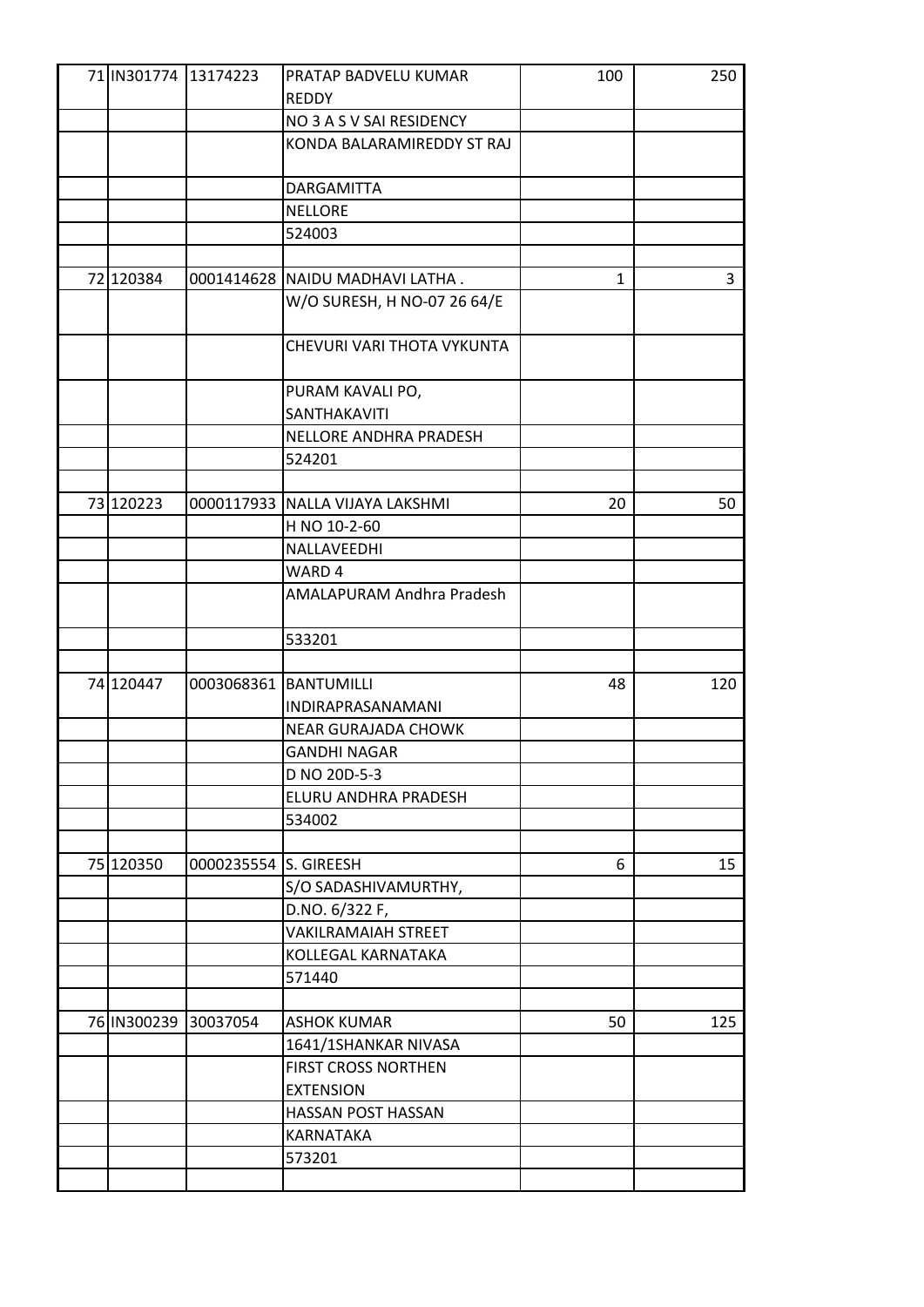| 77 IN300214 14058230 |            | M DHANALAKSHMI               | 20  | 50    |
|----------------------|------------|------------------------------|-----|-------|
|                      |            | <b>49 THIRUVALLUVAR ROAD</b> |     |       |
|                      |            |                              |     |       |
|                      |            |                              |     |       |
|                      |            | VIRUDHUNAGAR TAMILNADU       |     |       |
|                      |            |                              |     |       |
|                      |            | 626001                       |     |       |
|                      |            |                              |     |       |
| 78 IN300597          | 10108149   | DEVA ASIRVATHAM T            | 57  | 143   |
|                      |            | NO-90                        |     |       |
|                      |            | <b>SELVI NAGAR</b>           |     |       |
|                      |            | <b>TIRUNELVELI JUNCTION</b>  |     |       |
|                      |            | TIRUNELVELI                  |     |       |
|                      |            | 627001                       |     |       |
|                      |            |                              |     |       |
| 79 IN300597          | 10085818   | <b>SREE KAVITHA.S</b>        | 50  | 125   |
|                      |            | NO 18/122 B1                 |     |       |
|                      |            | NORTH PERUMALPURAM           |     |       |
|                      |            | ARALVAIMOZHI                 |     |       |
|                      |            | ARALVAIMOZHI                 |     |       |
|                      |            | 629301                       |     |       |
|                      |            |                              |     |       |
| 80 IN300597          | 10214160   | <b>KRISHNAN T</b>            | 20  | 50    |
|                      |            | OLD NO - 4/78 A, NEW NO -    |     |       |
|                      |            | 4/110                        |     |       |
|                      |            | PANCHALINGAPURAM             |     |       |
|                      |            | AGATEESWARAM                 |     |       |
|                      |            | KANYAKUMARI                  |     |       |
|                      |            | 629702                       |     |       |
|                      |            |                              |     |       |
| 81 IN300239 11451760 |            | THIRUVENKATESWARAN.E.P       | 5   | 13    |
|                      |            | 46A, MARIAMMAAN KOIL         |     |       |
|                      |            | STREET,                      |     |       |
|                      |            | ERUMAIKARAN PALAYAM,         |     |       |
|                      |            | KADATHUR POST,               |     |       |
|                      |            | GOBI(TK), ERODE (DT)         |     |       |
|                      |            | 638466                       |     |       |
|                      |            |                              |     |       |
| 82 IN301637          | 40926098   | R SIVA SHANKAR               | 533 | 1,333 |
|                      |            | 115/76E JEEVA NAGAR          |     |       |
|                      |            | SATHY MAIN ROAD              |     |       |
|                      |            | SIRUMUGAI                    |     |       |
|                      |            |                              |     |       |
|                      |            | 641302                       |     |       |
|                      |            |                              |     |       |
| 83 120476            | 0000167937 | <b>SHOUKATHALI M</b>         | 50  | 125   |
|                      |            | <b>MANGATTIRI HOUSE</b>      |     |       |
|                      |            | MEENADATHUR P O              |     |       |
|                      |            | <b>TIRUR</b>                 |     |       |
|                      |            | MALAPPURAM KERALA            |     |       |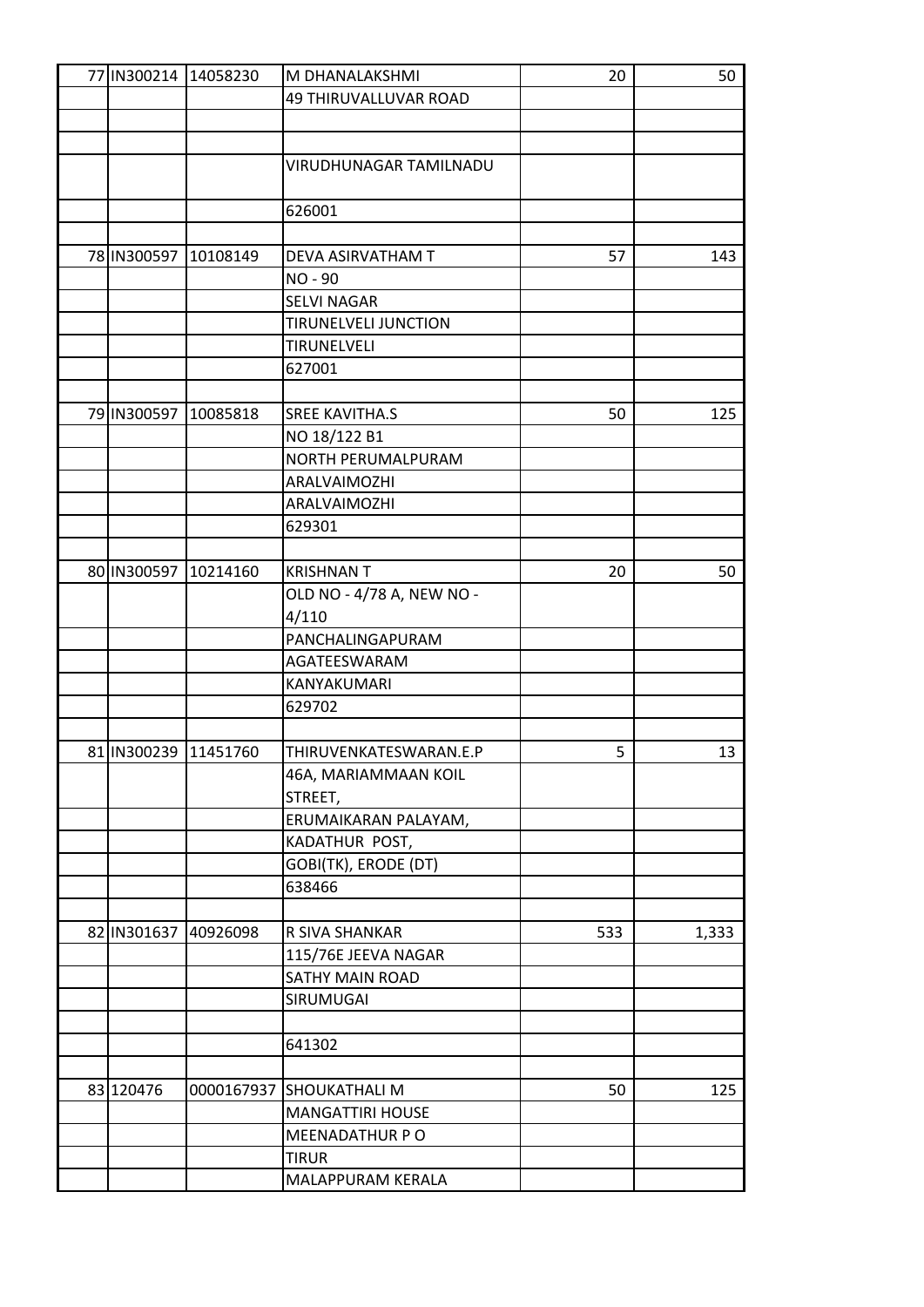|                      |            | 676307                          |                |     |
|----------------------|------------|---------------------------------|----------------|-----|
|                      |            |                                 |                |     |
| 84 120239            |            | 0000004071 TESSY GUEIZELAR.     | $\overline{2}$ | 5   |
|                      |            | <b>EMRITA'</b>                  |                |     |
|                      |            | H/NO X1/721                     |                |     |
|                      |            | <b>BISHOP GARDEN, PATTALAM</b>  |                |     |
|                      |            | FORTCOCHIN, COCHIN KERALA       |                |     |
|                      |            |                                 |                |     |
|                      |            | 682001                          |                |     |
|                      |            |                                 |                |     |
| 85 IN300239 13066566 |            | <b>MATHEW KURUVILLA</b>         | 100            | 250 |
|                      |            | AYMANATHUPARAMBIL HOUSE         |                |     |
|                      |            |                                 |                |     |
|                      |            | PAMPADY PO                      |                |     |
|                      |            | PAMPADY                         |                |     |
|                      |            | <b>KOTTAYAM</b>                 |                |     |
|                      |            | 686502                          |                |     |
|                      |            |                                 |                |     |
| 86 IN302269          | 12454725   | ZACHARIA MATHEW                 | 10             | 25  |
|                      |            | CHEMPOTHARA MEDAYIL             |                |     |
|                      |            | PAMPA HOUSE                     |                |     |
|                      |            | <b>AYROOR SOUTH PO</b>          |                |     |
|                      |            | <b>AYROOR KERALA INDIA</b>      |                |     |
|                      |            | 689611                          |                |     |
|                      |            |                                 |                |     |
| 87 IN301774          | 11049643   | <b>SAMARENDRA NATH RAY</b>      | 30             | 75  |
|                      |            | 8/7 DEBOMITA APARTMENT          |                |     |
|                      |            | <b>GROUND FLOOR</b>             |                |     |
|                      |            | <b>CHINAR PARK SOUTH</b>        |                |     |
|                      |            | <b>KOLKATA</b>                  |                |     |
|                      |            | 700059                          |                |     |
|                      |            |                                 |                |     |
| 88 IN300263          | 10196775   | <b>SHRABANI DAS</b>             | 3              | 8   |
|                      |            | C/O CHANDAN KUMAR DAS           |                |     |
|                      |            | <b>BALIGORI (NORTH)</b>         |                |     |
|                      |            | TARAKESWAR                      |                |     |
|                      |            | <b>DIST HOOGHLY</b>             |                |     |
|                      |            | 712410                          |                |     |
|                      |            |                                 |                |     |
| 89 120447            | 0000384519 | <b>BISWAJIT MOULLICK</b>        | 25             | 63  |
|                      |            | PURBASAPARA COLLEGEPARA         |                |     |
|                      |            |                                 |                |     |
|                      |            | PO RAIGANJ                      |                |     |
|                      |            | DT UTTAR DINAJPUR               |                |     |
|                      |            | RAIGANJ WEST BENGAL             |                |     |
|                      |            | 733134                          |                |     |
|                      |            |                                 |                |     |
| 90 120346            |            | 0000207961 LAXMI NARAYANA PILLI | 30             | 75  |
|                      |            | BAPUJI NAGAR, 3RD LINE,         |                |     |
|                      |            | MEDICAL BANK COLONY,            |                |     |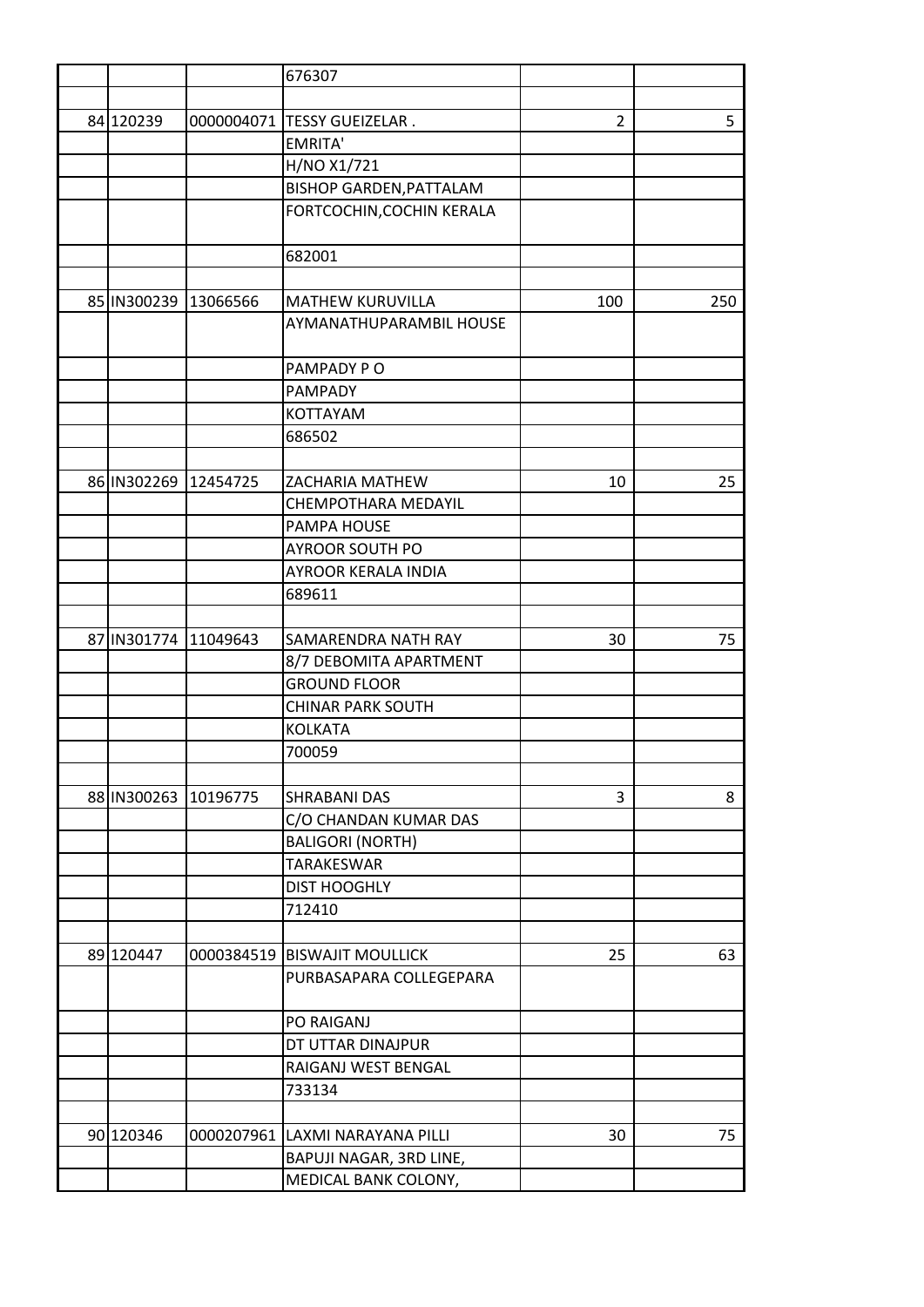|                      | <b>BERHAMPUR ORISSA</b>     |     |     |
|----------------------|-----------------------------|-----|-----|
|                      | 760001                      |     |     |
|                      |                             |     |     |
| 91 IN302324 11052272 | DIPA MUNDRA                 | 10  | 25  |
|                      | <b>MAIN ROAD</b>            |     |     |
|                      | <b>RAMBHA</b>               |     |     |
|                      | <b>GANJAM</b>               |     |     |
|                      | <b>ODISHA</b>               |     |     |
|                      | 761028                      |     |     |
|                      |                             |     |     |
| 92 IN302324 11117609 | <b>GAYATRI MUNDRA</b>       | 20  | 50  |
|                      | <b>MAIN ROAD</b>            |     |     |
|                      | <b>RAMBHA</b>               |     |     |
|                      | <b>GANJAM DIST</b>          |     |     |
|                      | <b>ORISSA</b>               |     |     |
|                      | 761028                      |     |     |
|                      |                             |     |     |
| 93 IN300513 13737070 | <b>BAMADEV MISHRA</b>       | 20  | 50  |
|                      | DEHERIPALI NEAR GREEN FIELD |     |     |
|                      | <b>PUBLIC</b>               |     |     |
|                      | <b>SCHOOL BUDHARAJA</b>     |     |     |
|                      | SAMBALPUR                   |     |     |
|                      | <b>ORISSA</b>               |     |     |
|                      | 768004                      |     |     |
|                      |                             |     |     |
| 94 120360            | 0000155570 SUNIL KUMAR      | 25  | 63  |
|                      | PL NO GG 8 CITY CENTER      |     |     |
|                      | <b>SECTOR 4 B S</b>         |     |     |
|                      |                             |     |     |
|                      |                             |     |     |
|                      | <b>BOKARO JHARKHAND</b>     |     |     |
|                      | 827004                      |     |     |
|                      |                             |     |     |
| 95 120191            | 0101539201 NIRMALA DEVI     | 150 | 375 |
|                      | C/O KANHAIYA LAL AGARWALLA  |     |     |
|                      |                             |     |     |
|                      | GANESH CHOWK, LAL BAZAR     |     |     |
|                      | <b>BORA PATTI</b>           |     |     |
|                      | Jharia Jharkhand            |     |     |
|                      | 828111                      |     |     |
|                      |                             |     |     |
| 96 120447            | 0006053811 VIJAY KUMAR      | 36  | 90  |
|                      | N-59/2 TELCO COLONY         |     |     |
|                      | <b>TELCO</b>                |     |     |
|                      |                             |     |     |
|                      | JAMSHEDPUR JHARKHAND        |     |     |
|                      | 831004                      |     |     |
|                      |                             |     |     |
| 97 IN300974 11081770 | ALKA PRAGNESH DOSHI         | 90  | 225 |
|                      | H-2, SATELLITE PARK,        |     |     |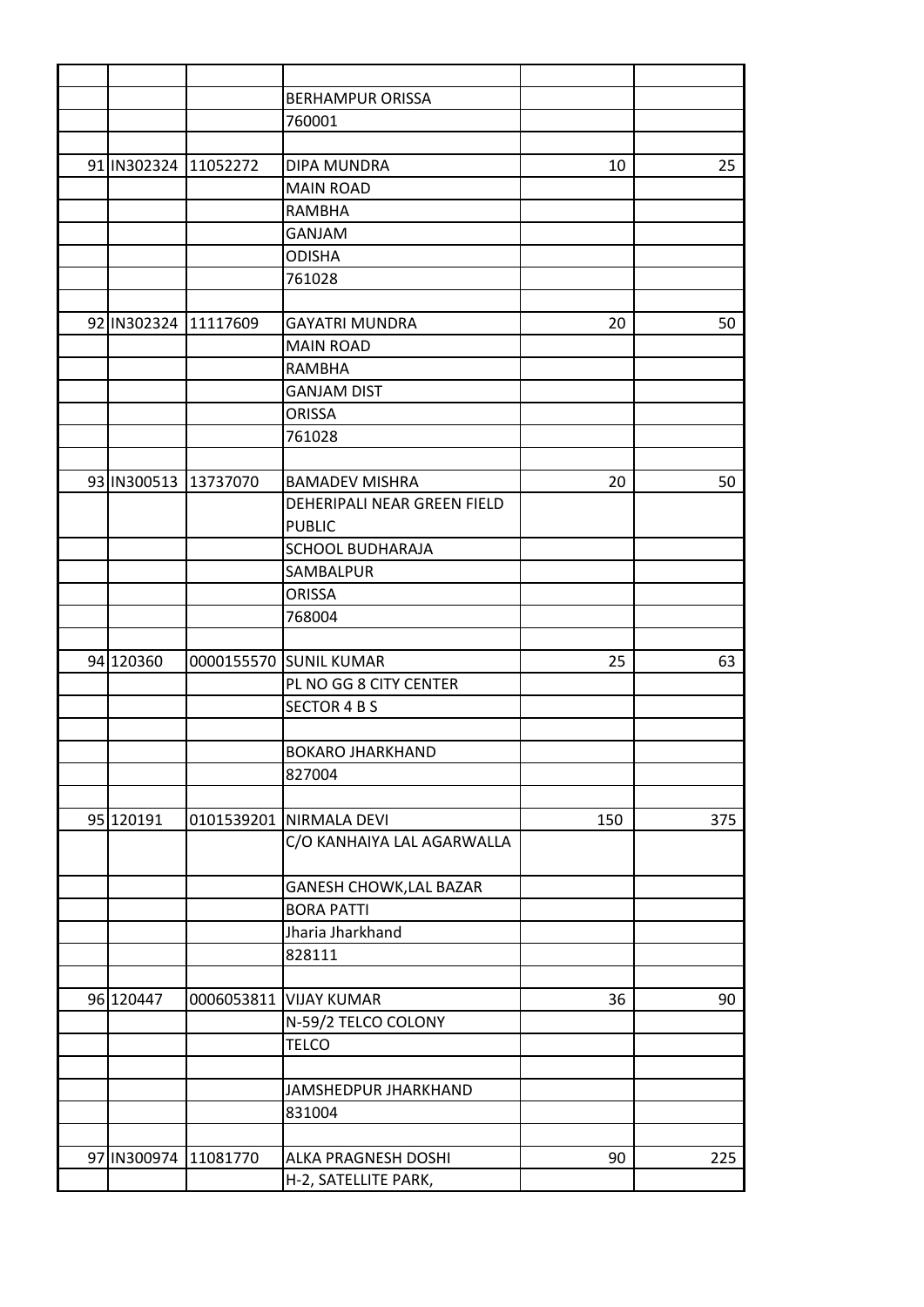|                       | SATELLITE ROAD,                   |    |     |
|-----------------------|-----------------------------------|----|-----|
|                       |                                   |    |     |
|                       | AHMEDABAD.                        |    |     |
|                       | 380015                            |    |     |
|                       |                                   |    |     |
| 98 120332             | 0008366289 TAPAS DHIREN DE        | 4  | 10  |
|                       | <b>GIDC VAPI CENTRE POINT OPP</b> |    |     |
|                       |                                   |    |     |
|                       | <b>TELEPHONE EXCHANGE</b>         |    |     |
|                       | <b>I E PARDI VALSAD</b>           |    |     |
|                       | <b>VAPI MAHARASHTRA</b>           |    |     |
|                       | 396195                            |    |     |
|                       |                                   |    |     |
| 99 IN301774 13429079  | <b>SAWAN TANDON</b>               | 15 | 38  |
|                       | 28 BROJODULAL STREET              |    |     |
|                       | <b>NEAR BAIKUND NATH</b>          |    |     |
|                       | <b>MANDIR</b>                     |    |     |
|                       | <b>KOLKATA</b>                    |    |     |
|                       | 700006                            |    |     |
|                       |                                   |    |     |
| 100 IN300118 10895145 | <b>ASHOK KUMAR</b>                | 78 | 195 |
|                       | <b>VPO</b>                        |    |     |
|                       | <b>KHERI SAMPLA</b>               |    |     |
|                       | <b>DISTRICT ROHTAK</b>            |    |     |
|                       | <b>HARYANA</b>                    |    |     |
|                       | 124501                            |    |     |
|                       |                                   |    |     |
| 101 IN301160 30192597 | <b>AJAY KHANDELWAL</b>            | 90 | 225 |
|                       | $C-58$                            |    |     |
|                       | <b>RAM MARG</b>                   |    |     |
|                       | <b>SHASTRI NAGAR</b>              |    |     |
|                       | <b>JAIPUR</b>                     |    |     |
|                       | 302016                            |    |     |
|                       |                                   |    |     |
| 102 120177            | 0100027651 SHANTI DEVI            | 90 | 225 |
|                       | 444, JAISINGHPURA KHOR            |    |     |
|                       | <b>NEAR CRPF CAMP</b>             |    |     |
|                       | RAMGARH ROAD                      |    |     |
|                       | JAIPUR RAJASTHAN                  |    |     |
|                       | 303113                            |    |     |
|                       |                                   |    |     |
| 103 IN300974 10751029 | PARIMAL S. ODEDARA                | 50 | 125 |
|                       | NAGAR NAKA BAHAR,                 |    |     |
|                       | <b>BHID BHAJAN MANDIR</b>         |    |     |
|                       | PACHHAD,                          |    |     |
|                       |                                   |    |     |
|                       | <b>BHANVAD</b>                    |    |     |
|                       | 360510                            |    |     |
|                       |                                   |    |     |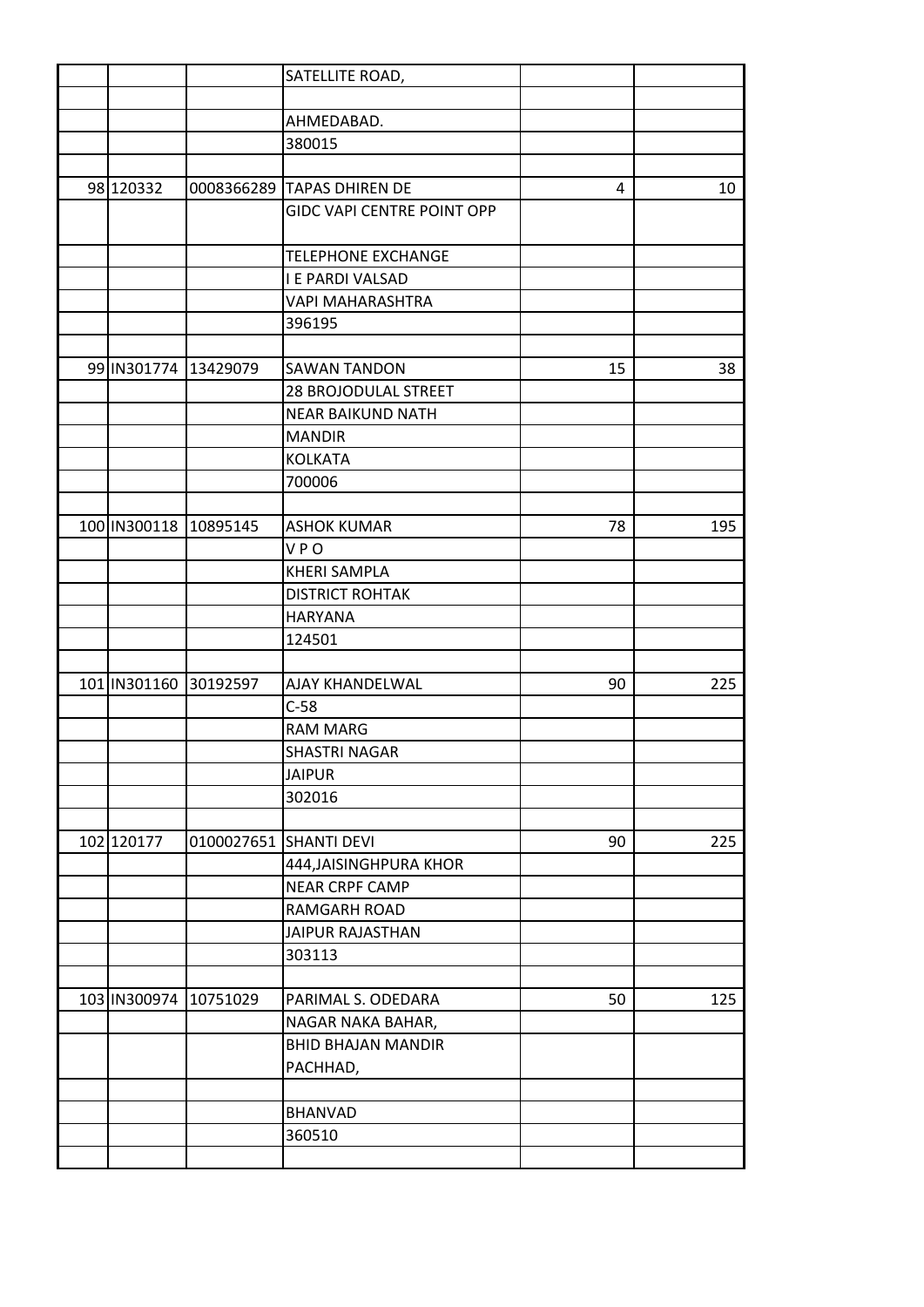|            | 104 IN300974 11182906   | SAROJBEN MUKESHBHAL               | 90  | 225   |
|------------|-------------------------|-----------------------------------|-----|-------|
|            |                         | <b>THAKKER</b>                    |     |       |
|            |                         | 203, SECDND FLOOR,                |     |       |
|            |                         | <b>GAYATRI CHAMBERS,</b>          |     |       |
|            |                         | NR. 5/15, JUNCTION PLOT,          |     |       |
|            |                         | RAJKOT.                           |     |       |
|            |                         | 360001                            |     |       |
|            |                         |                                   |     |       |
|            | 105 IN301485 10619273   | BHUPENDRA RATILAL JOBALIA         | 180 | 450   |
|            |                         | 401, ASHIRVAD FLATS               |     |       |
|            |                         | NR. VIJAY CHAR RASTA              |     |       |
|            |                         | NAVRANGPURA                       |     |       |
|            |                         | AHMEDABAD                         |     |       |
|            |                         | 380009                            |     |       |
|            |                         |                                   |     |       |
|            | 106 IN300214 13086408   | RAJENDRA C SHAH                   | 90  | 225   |
|            |                         | A/5 OJAS FLAT                     |     |       |
|            |                         | NR C N HIGH SCHOOL                |     |       |
|            |                         | AMBAWADI                          |     |       |
|            |                         | AHMEDABAD                         |     |       |
|            |                         | 380015                            |     |       |
|            |                         |                                   |     |       |
| 107 120478 |                         | 0000004869 RAHULKUMAR SUDHIRKUMAR | 50  | 125   |
|            |                         | <b>TRIVEDI</b>                    |     |       |
|            |                         | RAILWAY STATION,                  |     |       |
|            |                         | DALJIT NAGAR,                     |     |       |
|            |                         |                                   |     |       |
|            |                         | <b>IDAR GUJARAT</b>               |     |       |
|            |                         | 383430                            |     |       |
|            |                         |                                   |     |       |
| 108 130234 | 0000460010              | <b>ANMOL KALPESH BHANSALI</b>     | 500 | 1,250 |
|            |                         | 1103, ANUPAM HEIGHTS, BESIDES     |     |       |
|            |                         |                                   |     |       |
|            |                         | ANUPAM, B/H S.O.JAIN COLLEGE      |     |       |
|            |                         | SOMESHWARA VE                     |     |       |
|            |                         | <b>SURAT GUJARAT</b>              |     |       |
|            |                         | 395007                            |     |       |
|            |                         |                                   |     |       |
| 109 120332 |                         | 0008470790 TANISHA RAJESH JAIN    | 90  | 225   |
|            |                         | <b>B 19 DHAKE ESTATE CAESAR</b>   |     |       |
|            |                         | <b>ROAD</b>                       |     |       |
|            |                         | AMBOLI ANDHERI W NEAR             |     |       |
|            |                         | FILMALAYA STUDIO                  |     |       |
|            |                         | MUMBAI MAHARASHTRA                |     |       |
|            |                         | 400058                            |     |       |
|            |                         |                                   |     |       |
|            | 110   IN302902 42987434 | DEVDULAL SAHA                     | 90  | 225   |
|            |                         |                                   |     |       |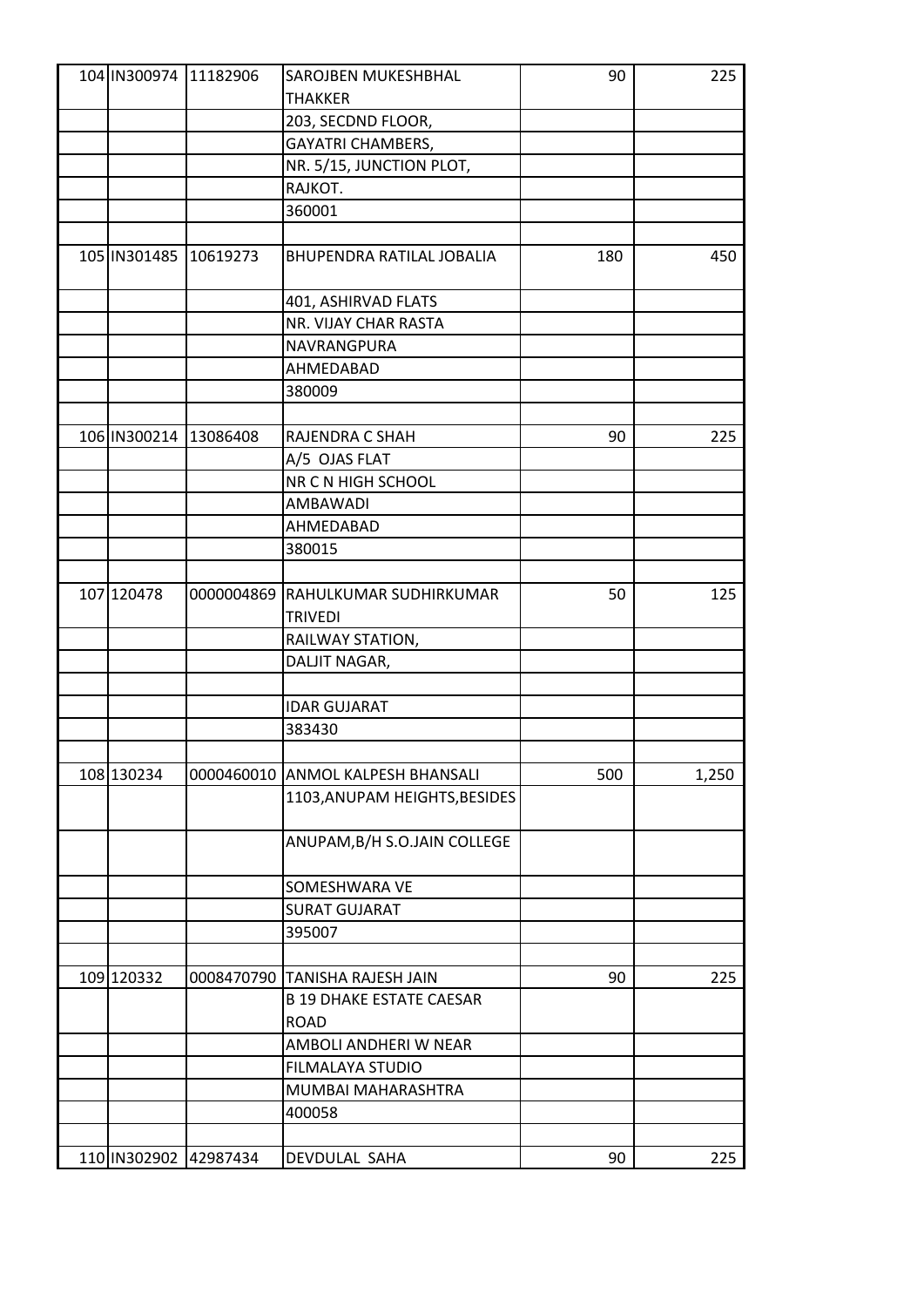|              |                           | 202 BLG 7 JUNIPER EVEREST        |     |       |
|--------------|---------------------------|----------------------------------|-----|-------|
|              |                           | <b>WORLD</b>                     |     |       |
|              |                           | PH II EVEREST WORLD DHOKALI      |     |       |
|              |                           |                                  |     |       |
|              |                           | CHITALSAR MANPADA                |     |       |
|              |                           | THANE MAHARASHTRA INDIA          |     |       |
|              |                           | 400607                           |     |       |
|              |                           |                                  |     |       |
| 111 120281   |                           | 0000057067 KALPESH ARVIND BAKHAI | 600 | 1,500 |
|              |                           | 601, APEKSHA BLDG, 6TH FLOOR,    |     |       |
|              |                           |                                  |     |       |
|              |                           | DHANUKAR WADI, MAHAVIR           |     |       |
|              |                           | NAGAR,                           |     |       |
|              |                           | KANDIVALI (W),                   |     |       |
|              |                           | MUMBAI MAHARASHTRA               |     |       |
|              |                           | 400067                           |     |       |
|              |                           |                                  |     |       |
|              | 112   IN302201   10376884 | ALKESH CHHOTALAL SHAH            | 750 | 1,875 |
|              |                           | <b>ECL FINANCE LTD</b>           |     |       |
|              |                           | EDELWEISS HOUSE, 5TH FLOOR       |     |       |
|              |                           | OFF C S T ROAD, KALINA           |     |       |
|              |                           | <b>MUMBAI</b>                    |     |       |
|              |                           | 400098                           |     |       |
|              |                           |                                  |     |       |
| 113 IN302148 | 10326014                  | <b>CHANDRASHEKHAR M S</b>        | 90  | 225   |
|              |                           | 21, II MAIN ROAD                 |     |       |
|              |                           | SESHADRIPURAM                    |     |       |
|              |                           |                                  |     |       |
|              |                           | <b>BANGALORE</b>                 |     |       |
|              |                           | 560020                           |     |       |
|              |                           |                                  |     |       |
| 114 130193   |                           | 0000028442 SRIVATSA SESHACHALAM  | 90  | 225   |
|              |                           | VENKATARAMIAH                    |     |       |
|              |                           | #23, 4TH CROSS 4TH BLOCK         |     |       |
|              |                           | <b>KUMARA PARK WEST</b>          |     |       |
|              |                           |                                  |     |       |
|              |                           | <b>BANGALORE KARNATAKA</b>       |     |       |
|              |                           | 560020                           |     |       |
|              |                           |                                  |     |       |
|              | 115 IN302814 10635958     | Abbas Ali                        | 90  | 225   |
|              |                           | 373 C, 17th C Cross              |     |       |
|              |                           | Rashad Nagar, C Block            |     |       |
|              |                           | Arabic College Post              |     |       |
|              |                           | Bangalore                        |     |       |
|              |                           | 560045                           |     |       |
|              |                           |                                  |     |       |
|              | 116 IN300239 11237158     | T.VENUGOPAL                      | 10  | 25    |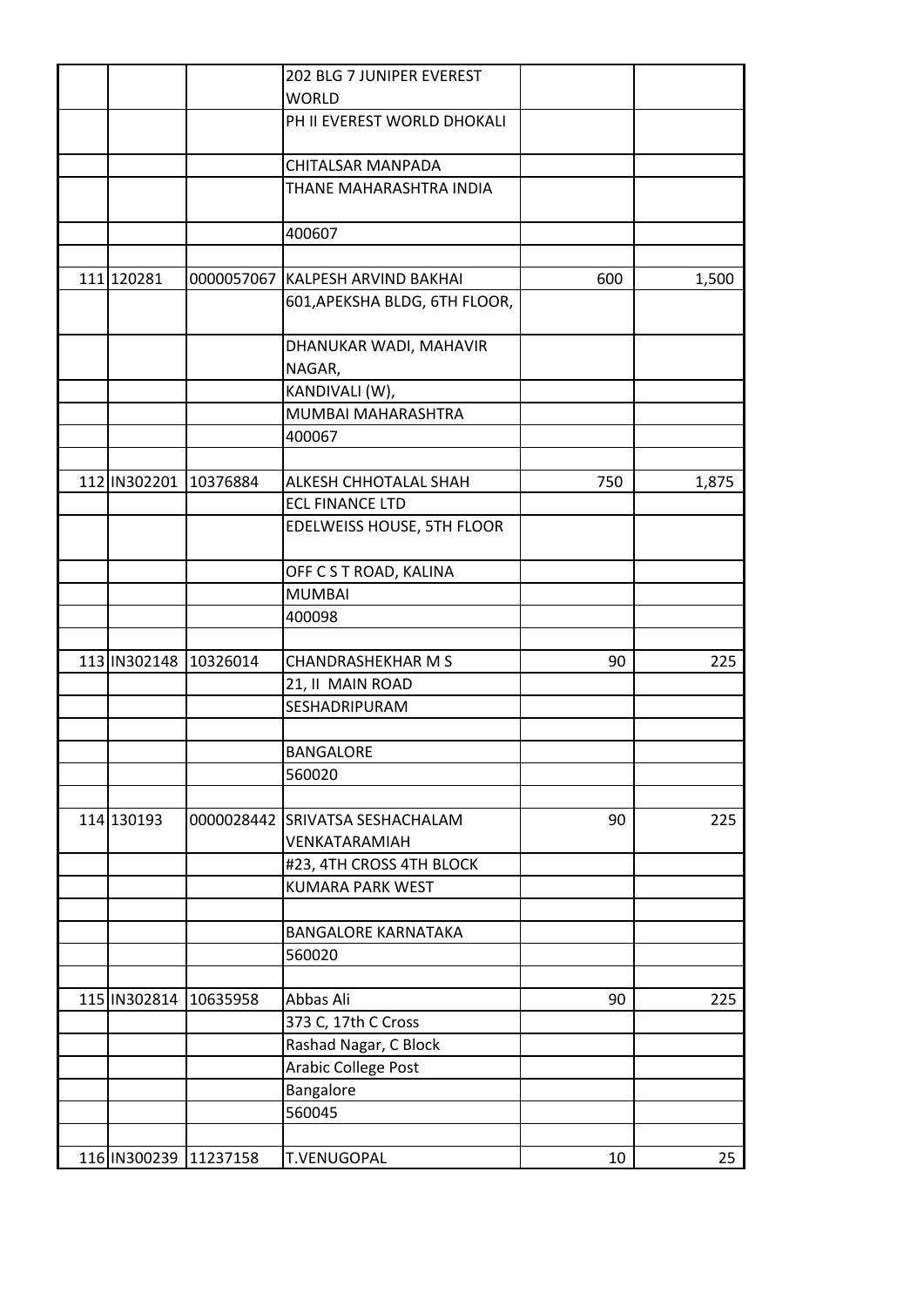|                       |                       | 154/7, OPPOSITE SRI RAMA   |     |       |
|-----------------------|-----------------------|----------------------------|-----|-------|
|                       |                       | <b>TEMPLE</b>              |     |       |
|                       |                       | RAMA TEMPLE ROAD           |     |       |
|                       |                       | NEW THIPPASANDRA           |     |       |
|                       |                       | BANGALORE                  |     |       |
|                       |                       | 560075                     |     |       |
|                       |                       |                            |     |       |
|                       | 117 IN301774 13083569 | <b>SHYAM PRASAD</b>        | 20  | 50    |
|                       |                       | 3356 SANNIDHI              |     |       |
|                       |                       | K R ROAD SHASTRINAGAR      |     |       |
|                       |                       | <b>BSK 2ND STAGE</b>       |     |       |
|                       |                       | <b>BANGALORE</b>           |     |       |
|                       |                       | 560085                     |     |       |
|                       |                       |                            |     |       |
|                       | 118 IN302679 35082948 | SRIKANT RADHAKRISHNAN      | 90  | 225   |
|                       |                       | NEW NO 1/1 OLD NO 92 6TH   |     |       |
|                       |                       | <b>STREET</b>              |     |       |
|                       |                       | KARUNANDHI SALAI VYASARPAD |     |       |
|                       |                       |                            |     |       |
|                       |                       | PERAMBUR                   |     |       |
|                       |                       | <b>CHENNAI</b>             |     |       |
|                       |                       | 600039                     |     |       |
|                       |                       |                            |     |       |
| 119 IN301774 12354578 |                       | SAJU                       | 15  | 38    |
|                       |                       | 3D AGS COLONY              |     |       |
|                       |                       | <b>10TH CROSS STREET</b>   |     |       |
|                       |                       | <b>VELACHERY TAMBARAM</b>  |     |       |
|                       |                       | KANCHIPURAM                |     |       |
|                       |                       | 600042                     |     |       |
|                       |                       |                            |     |       |
| 120 IN300513 12467720 |                       | SAGIR ABDULSALAM           | 630 | 1,575 |
|                       |                       | SAGIR A 63 2681 MYLESHA    |     |       |
|                       |                       | MOSQUE ROAD                |     |       |
|                       |                       | KOCHI S R M ROAD           |     |       |
|                       |                       | <b>KOCHI</b>               |     |       |
|                       |                       | <b>KERALA</b>              |     |       |
|                       |                       | 682018                     |     |       |
|                       |                       |                            |     |       |
| 121 IN301774 17548582 |                       | SUKHVINDER SINGH           | 30  | 75    |
|                       |                       | H NO 606                   |     |       |
|                       |                       | WARD NO 11                 |     |       |
|                       |                       | <b>LOHARAN GALI</b>        |     |       |
|                       |                       | <b>JAGADHRI</b>            |     |       |
|                       |                       | 135003                     |     |       |
|                       |                       |                            |     |       |
| 122 120177            |                       | 0100361041 VIMLA TEMANI    | 90  | 225   |
|                       |                       | 1461 KHUTETON KA RASTA,    |     |       |
|                       |                       | KISHANPOLE BAZAR           |     |       |
|                       |                       |                            |     |       |
|                       |                       | JAIPUR RAJASTHAN           |     |       |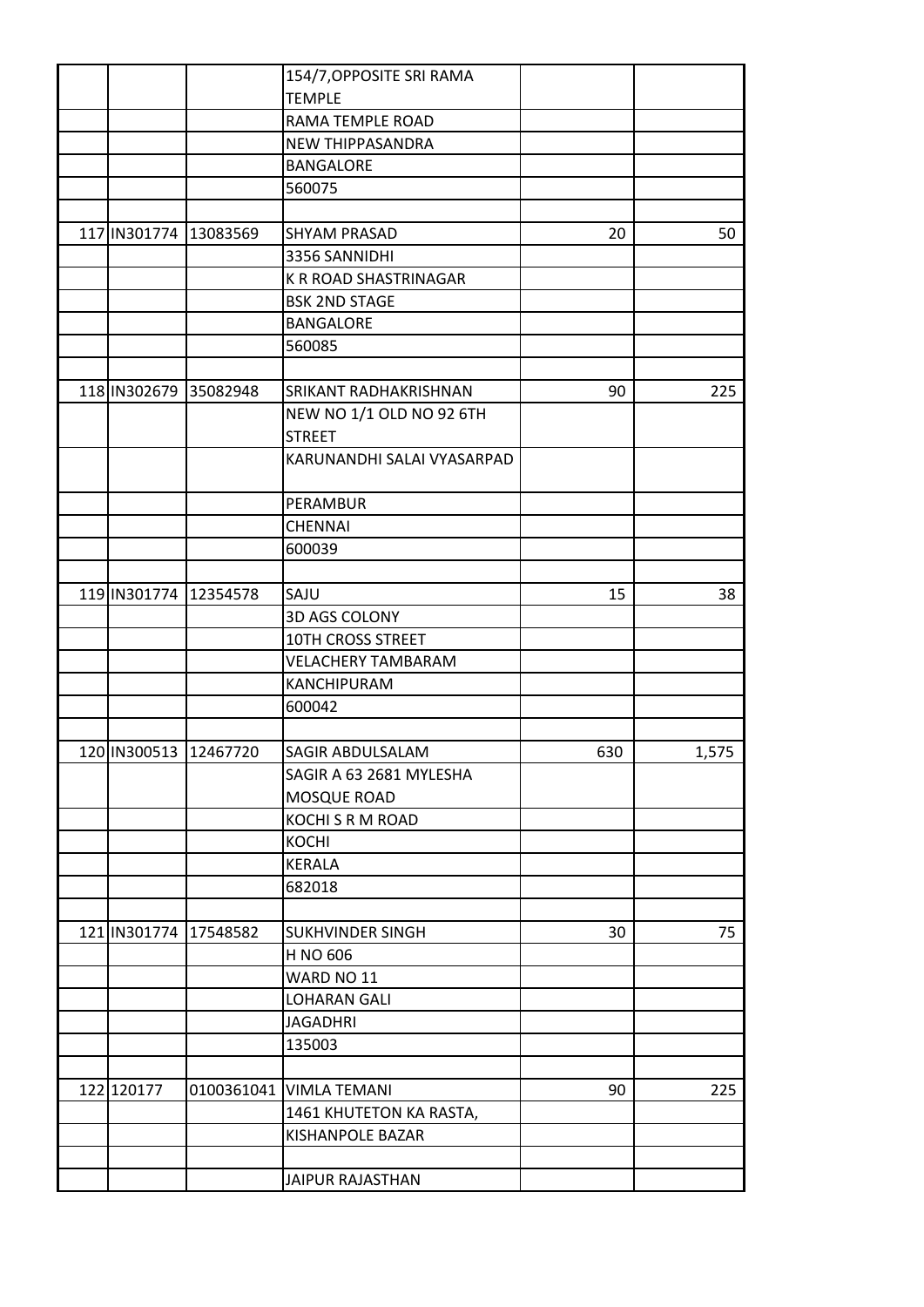|              |                           | 302001                       |                |     |
|--------------|---------------------------|------------------------------|----------------|-----|
|              |                           |                              |                |     |
| 123 IN301160 | 30217427                  | UMA SHARMA                   | 90             | 225 |
|              |                           | D-199,                       |                |     |
|              |                           | <b>MALVIYA NAGAR</b>         |                |     |
|              |                           |                              |                |     |
|              |                           | <b>JAIPUR</b>                |                |     |
|              |                           | 302017                       |                |     |
|              |                           |                              |                |     |
|              | 124 IN300513 21468339     | VIMAL PRAKASH JAIN           | 90             | 225 |
|              |                           | 12 RAJPATH APPARTMENT        |                |     |
|              |                           | PATEL COLONY                 |                |     |
|              |                           | 6 JAMNAGAR                   |                |     |
|              |                           | <b>JAMNAGAR GUJARAT</b>      |                |     |
|              |                           | 361008                       |                |     |
|              |                           |                              |                |     |
|              | 125   IN300610   10701071 | NARENDRA JETHALAL MAMANIA    | 90             | 225 |
|              |                           |                              |                |     |
|              |                           | D-46/N-1, SEC-14             |                |     |
|              |                           | MAHATMA GANDHI COMPLEX       |                |     |
|              |                           |                              |                |     |
|              |                           | <b>VASHI</b>                 |                |     |
|              |                           | <b>NAVI MUMBAI</b>           |                |     |
|              |                           | 400705                       |                |     |
|              |                           |                              |                |     |
| 126 130279   |                           | 0000184286 PRANAV JAIN.      | 50             | 125 |
|              |                           | <b>HOUSE NO - 2125</b>       |                |     |
|              |                           | SECTOR - 15 C                |                |     |
|              |                           |                              |                |     |
|              |                           | <b>CHANDIGARH CHANDIGARH</b> |                |     |
|              |                           | 160015                       |                |     |
|              |                           |                              |                |     |
| 127 130279   | 0000182903                | <b>G SWAMINATHAN.</b>        | 15             | 38  |
|              |                           | H NO 1-15/1                  |                |     |
|              |                           | <b>KHANAPUR VILLAGE</b>      |                |     |
|              |                           | RAJENDRANAGAR MANDAL         |                |     |
|              |                           | RANGAREDDY TELANGANA         |                |     |
|              |                           | 500075                       |                |     |
|              |                           |                              |                |     |
| 128 130279   | 0000190513                | P USHA.                      | $\mathbf{1}$   | 3   |
|              |                           | 7B TOWER C                   |                |     |
|              |                           | 7TH FLOOR OF TRIVENI         |                |     |
|              |                           | SHRISTINAGAR                 |                |     |
|              |                           | <b>ASANSOL WEST BENGAL</b>   |                |     |
|              |                           | 713304                       |                |     |
|              |                           |                              |                |     |
|              | 129 IN300773 10310416     | MAMATA BHATTACHARYA          | $\overline{2}$ | 5   |
|              |                           | 402, DIAMOND TOWERS 2        |                |     |
|              |                           | <b>BARBETIA VILLAGE</b>      |                |     |
|              |                           | BLOCK .- C                   |                |     |